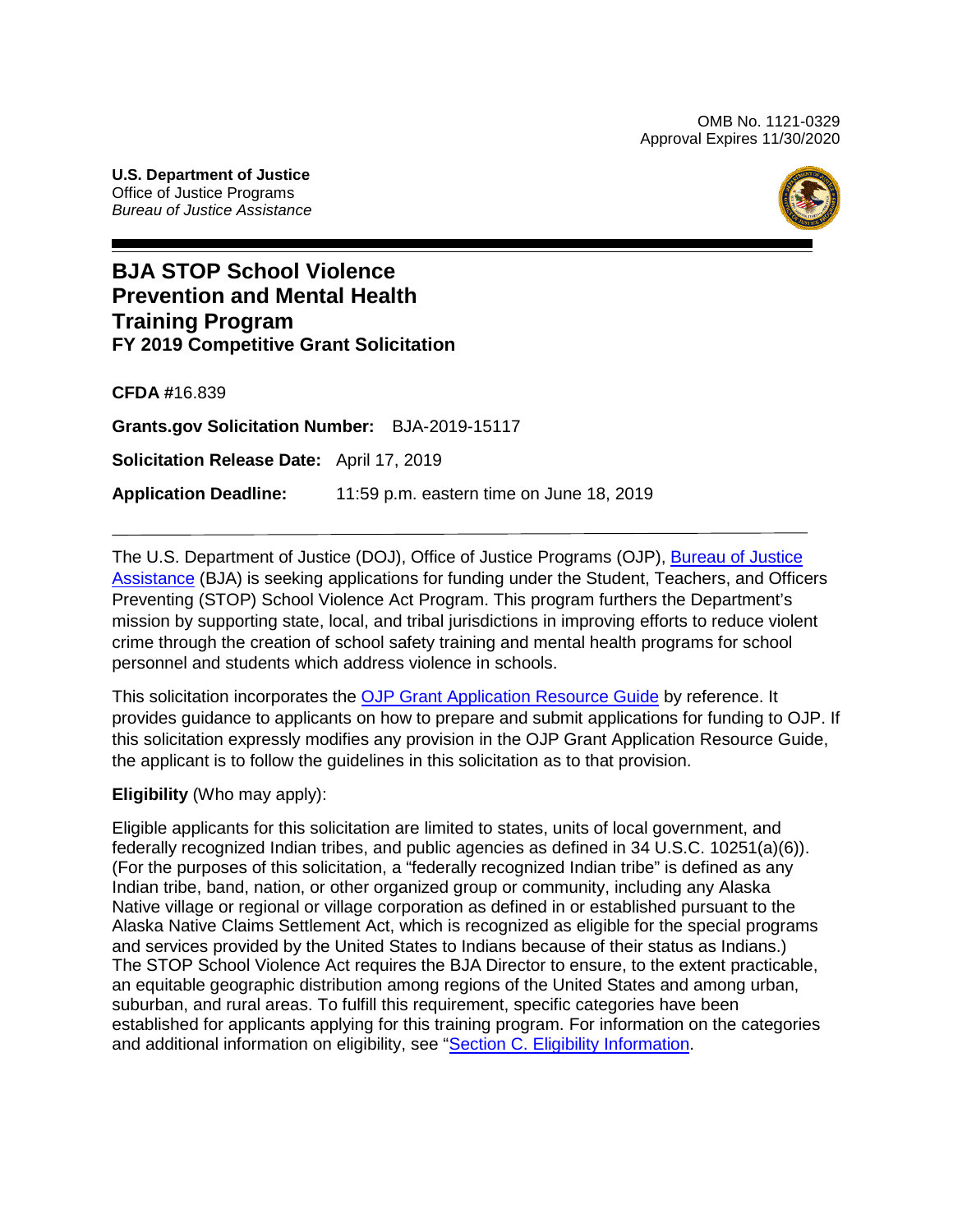# **Contact information**

For technical assistance with submitting an application, contact the Grants.gov Customer Support Hotline at 800–518–4726 or 606–545–5035, at [https://www.grants.gov/web/grants/support.html,](https://www.grants.gov/web/grants/support.html) or at [support@grants.gov.](mailto:support@grants.gov) The Grants.gov Support Hotline operates 24 hours a day, 7 days a week, except on federal holidays.

An applicant that experiences unforeseen Grants.gov technical issues beyond its control that prevent it from submitting its application by the deadline must email the contact identified below **within 24 hours after the application deadline** to request approval to submit its application after the deadline. Additional information on reporting technical issues appears under "Experiencing Unforeseen Grants.gov Technical Issues" in the How To Apply (Grants.gov) section in the [OJP Grant Application Resource Guide.](https://www.ojp.gov/funding/Apply/Resources/Grant-App-Resource-Guide.htm)

For assistance with any unforeseen Grants.gov technical issues beyond an applicant's control that prevent it from submitting its application by the deadline, or any other requirement of this solicitation, contact the National Criminal Justice Reference Service (NCJRS) Response Center: toll-free at 800–851–3420; via TTY at 301–240–6310 (hearing impaired only); email [grants@ncjrs.gov;](mailto:grants@ncjrs.gov) fax to 301–240–5830; or web chat at

[https://webcontact.ncjrs.gov/ncjchat/chat.jsp.](https://webcontact.ncjrs.gov/ncjchat/chat.jsp) The NCJRS Response Center hours of operation are 10:00 a.m. to 6:00 p.m. eastern time, Monday through Friday, and 10:00 a.m. to 8:00 p.m. eastern time on the solicitation close date.

## **Post-Award Legal Requirements Notice**

If selected for funding, in addition to implementing the funded project consistent with the OJPapproved application, the recipient must comply with all award conditions and all applicable requirements of federal statutes and regulations, including applicable requirements referred to in the assurances and certifications executed in connection with award acceptance. OJP strongly encourages applicants to review information on post-award legal requirements and common OJP award conditions **prior** to submitting an application.

For additional information on these legal requirements, see the Administrative, National Policy, and Other Legal Requirements section in the [OJP Grant Application Resource Guide.](https://www.ojp.gov/funding/Apply/Resources/Grant-App-Resource-Guide.htm)

# **Deadline Details**

Applicants must register with Grants.gov at<https://www.grants.gov/web/grants/register.html> prior to submitting an application. All applications are due by 11:59 p.m. eastern time on June 18, 2019.

To be considered timely, an application must be submitted by the application deadline using Grants.gov, and the applicant must have received a validation message from Grants.gov that indicates successful and timely submission. OJP urges applicants to submit applications at least 72 hours prior to the application due date, to allow time for the applicant to receive validation messages or rejection notifications from Grants.gov, and to correct in a timely fashion any problems that may have caused a rejection notification.

An applicant must use the **Add Attachment** button to attach a file to its application. Do not click the paperclip icon to attach files. This action will not attach the files to the application. After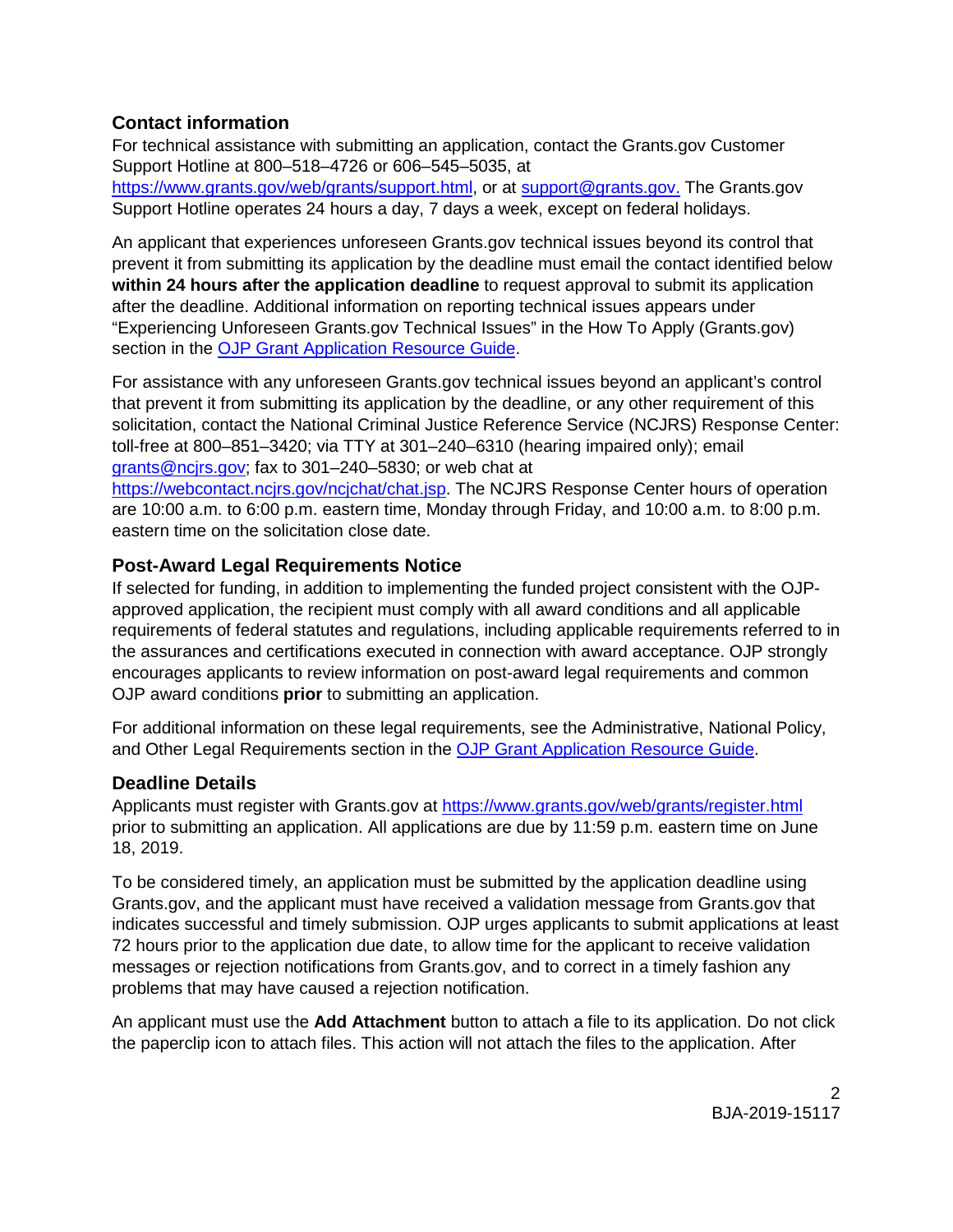adding an attachment, select the **View Attachment** button to confirm you attached the correct file. To remove the file, select the **Delete Attachment** button.

OJP encourages all applicants to read this [Important Notice: Applying for Grants in Grants.gov.](https://ojp.gov/funding/Apply/Grants-govInfo.htm)

For additional information, see the How to Apply (Grants.gov) section in the OJP Grant [Application Resource Guide.](https://www.ojp.gov/funding/Apply/Resources/Grant-App-Resource-Guide.htm)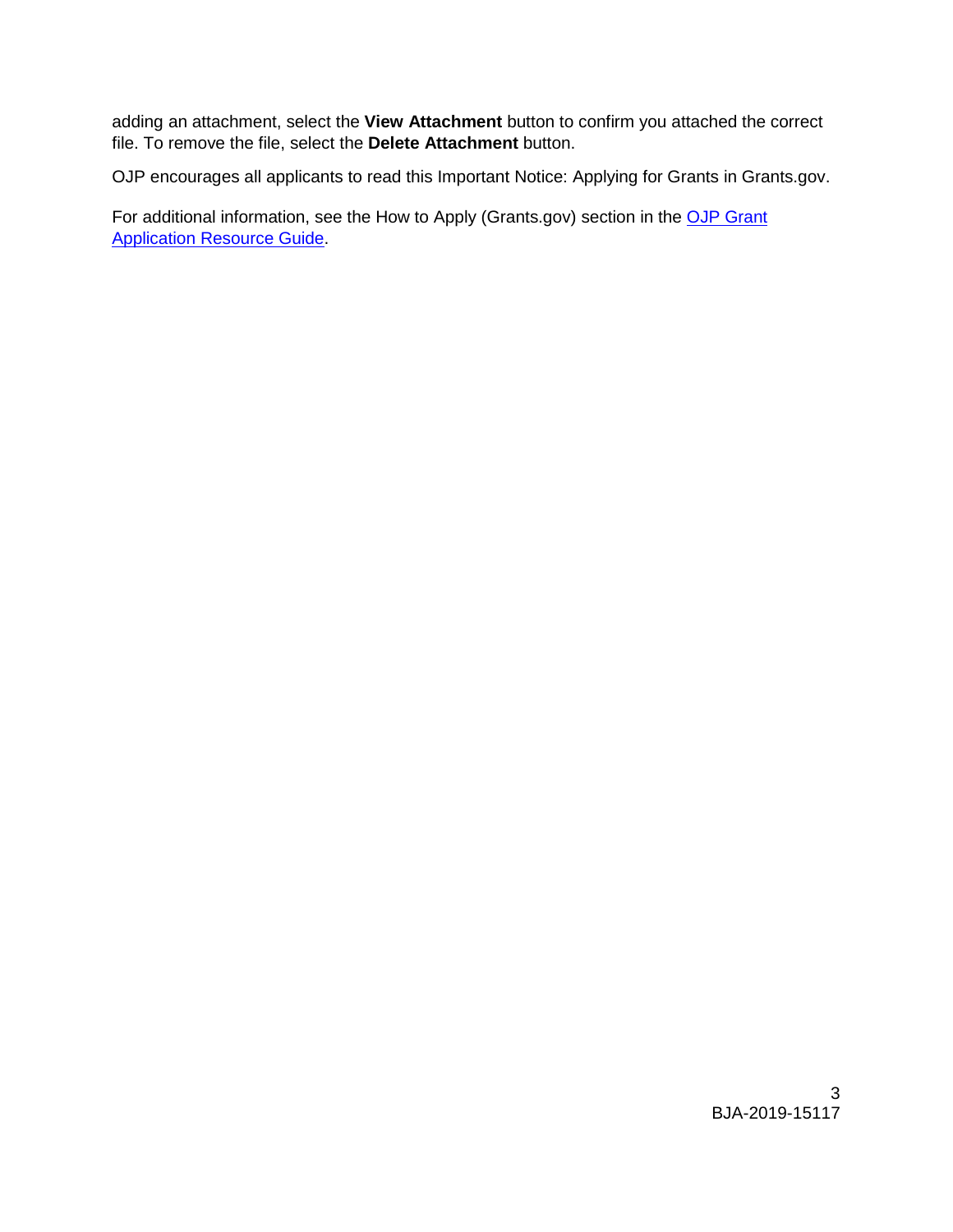# **Contents**

| А.                                                                              |  |
|---------------------------------------------------------------------------------|--|
|                                                                                 |  |
|                                                                                 |  |
|                                                                                 |  |
|                                                                                 |  |
|                                                                                 |  |
| В.                                                                              |  |
|                                                                                 |  |
|                                                                                 |  |
|                                                                                 |  |
|                                                                                 |  |
|                                                                                 |  |
|                                                                                 |  |
| Prior Approval, Planning, and Reporting of Conference/Meeting/Training Costs 10 |  |
|                                                                                 |  |
| C.                                                                              |  |
| D.                                                                              |  |
|                                                                                 |  |
|                                                                                 |  |
|                                                                                 |  |
| Е.                                                                              |  |
|                                                                                 |  |
|                                                                                 |  |
| F.                                                                              |  |
|                                                                                 |  |
|                                                                                 |  |
|                                                                                 |  |
|                                                                                 |  |
| G.                                                                              |  |
| Н.                                                                              |  |
|                                                                                 |  |
|                                                                                 |  |
|                                                                                 |  |
|                                                                                 |  |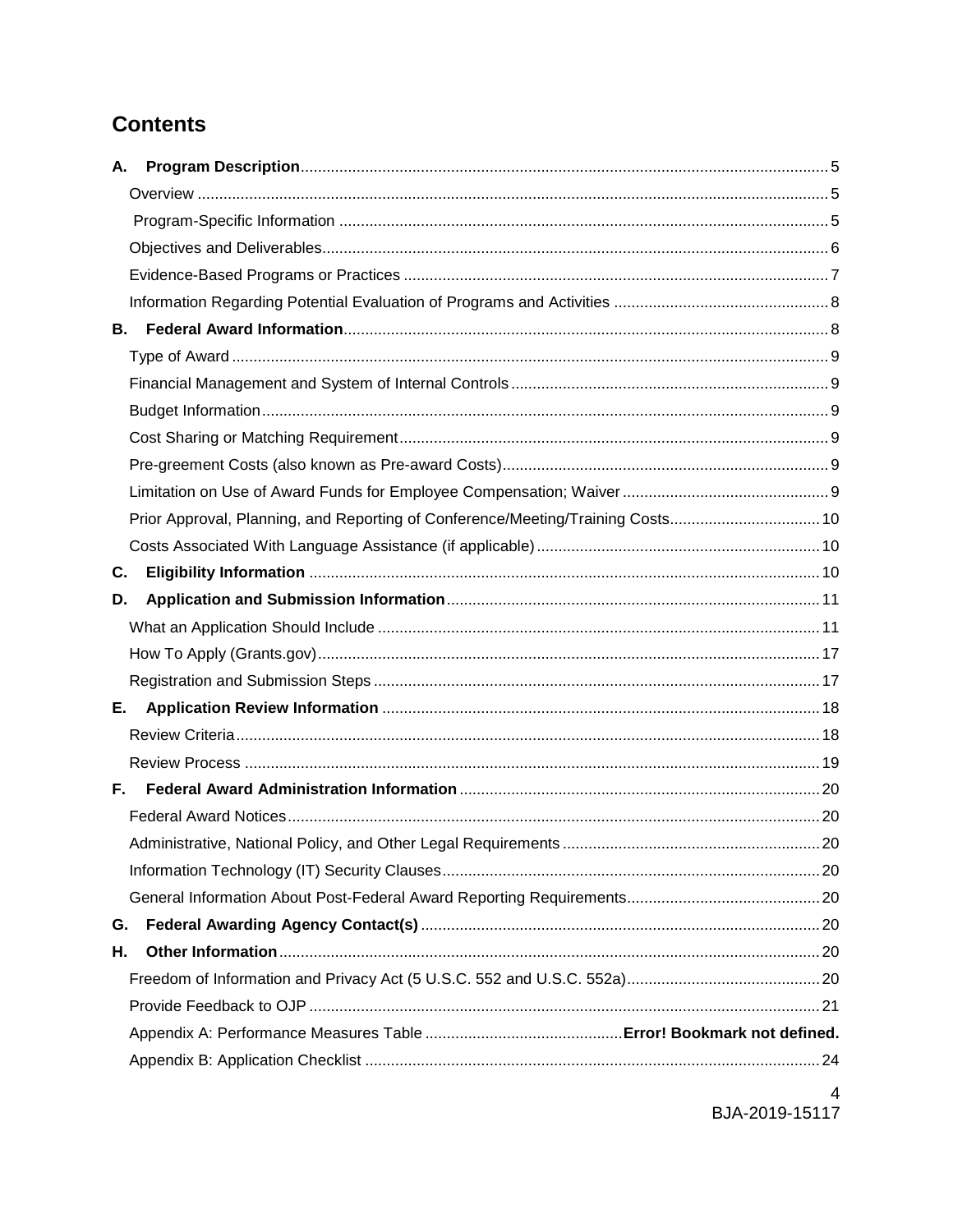# **STOP School Violence Prevention and Mental Health Training Program CFDA # 16.839**

# <span id="page-4-0"></span>**A. Program Description**

# <span id="page-4-1"></span>**Overview**

Among its provisions, the Student, Teachers, and Officers Preventing (STOP) School Violence Act of 2018 authorized BJA to manage a grant program that would support efforts by state and local units of government and federally recognized Indian tribes to prevent and reduce school violence. Specifically, the BJA program will address: (1) training school personnel and educating students to prevent student violence; (2) development and operation of anonymous reporting systems concerning threats of school violence, including mobile telephone applications, hotlines, and websites; and (3) development and operation of school threat assessment and mental health intervention teams that may include coordination with law enforcement agencies and school personnel. In addition, the program may fund specialized training for school officials in intervening and responding to individuals with mental health issues who may threaten school safety.

**NOTE: Under the STOP School Act, funds awarded by BJA may not be used for purchase or provision of a firearm or of equipment to secure buildings, or to pay for armed security or School Safety/Resource Officers. Applicants interested in obtaining federal funding for these things should see the [COPS School Violence Prevention Program](https://cops.usdoj.gov/svpp)  [\(SVPP\).](https://cops.usdoj.gov/svpp) (Nothing herein should be understood to prohibit applicants from using their own funds for such things.)**

This solicitation specifically seeks applications that address training school personnel and educating students to prevent student violence and training school officials in responding to related mental health crises.

A separate BJA solicitation will address school threat assessment and mental health intervention teams and the development of technology for local or regional anonymous reporting systems.

**Statutory Authority:** The Department of Justice Appropriations Act, 2019, Pub. L. 116-6, 133 Stat 13, 114.

# <span id="page-4-2"></span>**Program Specific Information**

The STOP School Violence Act is designed to improve school security by providing students and teachers with the tools they need to quickly recognize and respond to violent attacks, mitigate risk exposure, and prevent acts of violence. It provides funding to state, local, and Indian tribal governments to develop threat assessment and crisis intervention teams and anonymous reporting systems designed to identify threats before they materialize, including those that originate from individuals with mental health issues; and for educating students, and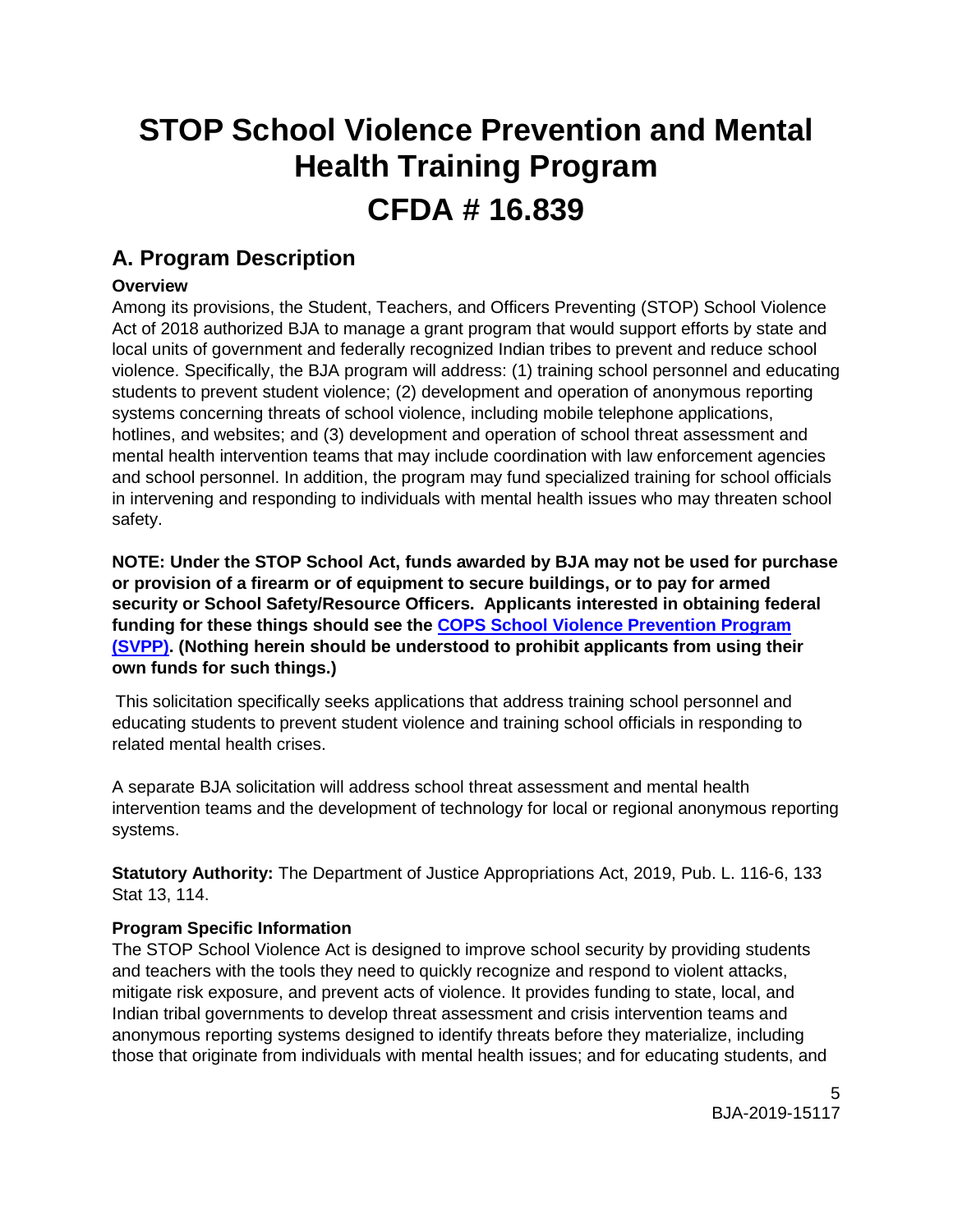training school personnel, and local law enforcement officers so that they can partner in preventing violent events from happening.

This solicitation seeks applications that: (a) address the training of school personnel and the education of students to prevent student violence; and/or (b) fund specialized training for school officials responding to related mental health crises. Applicants may focus on either (a) or (b) separately OR they may address both issues. Applicants are encouraged to design applications to meet local needs regarding the prevention of school violence and response(s) to related mental health crises. Applicants should develop a strong and compelling proposal that details how they will address improving staff/student violence prevention efforts and respond to related mental health concerns.

#### **The applicant shall, at the top of the Narrative portion of the application, state the following**:

- The category for which it is applying.
- Eligibility for that category, by providing the population of the area for which it is applying.

Category 1 - A **state** with a population of greater than 5,000,000, for an award of up to \$1,000,000

Category 2 - A **state** with a population of fewer than 5,000,000, for an award of up to \$500,000

Category 3 – An **urban area or large county** with a population of greater than 500,000, for an award of up to \$500,000

Category 4 – A **suburban area or medium-sized county** with a population of between 100,000 and 500,000, for an award of up to \$250,000

Category 5 – A **rural area** or **small county** with a population of fewer than 100,000, for an award of up to \$150,000

## Category 6 – A **federally recognized Indian tribe**, for an award of up to \$100,000

#### <span id="page-5-0"></span>**Objectives and Deliverables**

The purpose of this program is to support efforts by states, units of local governments, and federally recognized Indian tribes to prevent school violence, specifically by the training of school personnel and the education of students. Any application not meeting the eligibility requirements will not considered for funding.

**Objectives:** to provide training to teachers and education to students with the intent to prevent student violence and/or to provide specialized training for school officials in responding to related mental health crises that may precipitate violent attacks on school grounds.

#### *Deliverables:*

• Creation and delivery of a multi-disciplinary training program for school personnel (to include volunteers, counselors, coaches, school resource officers, and other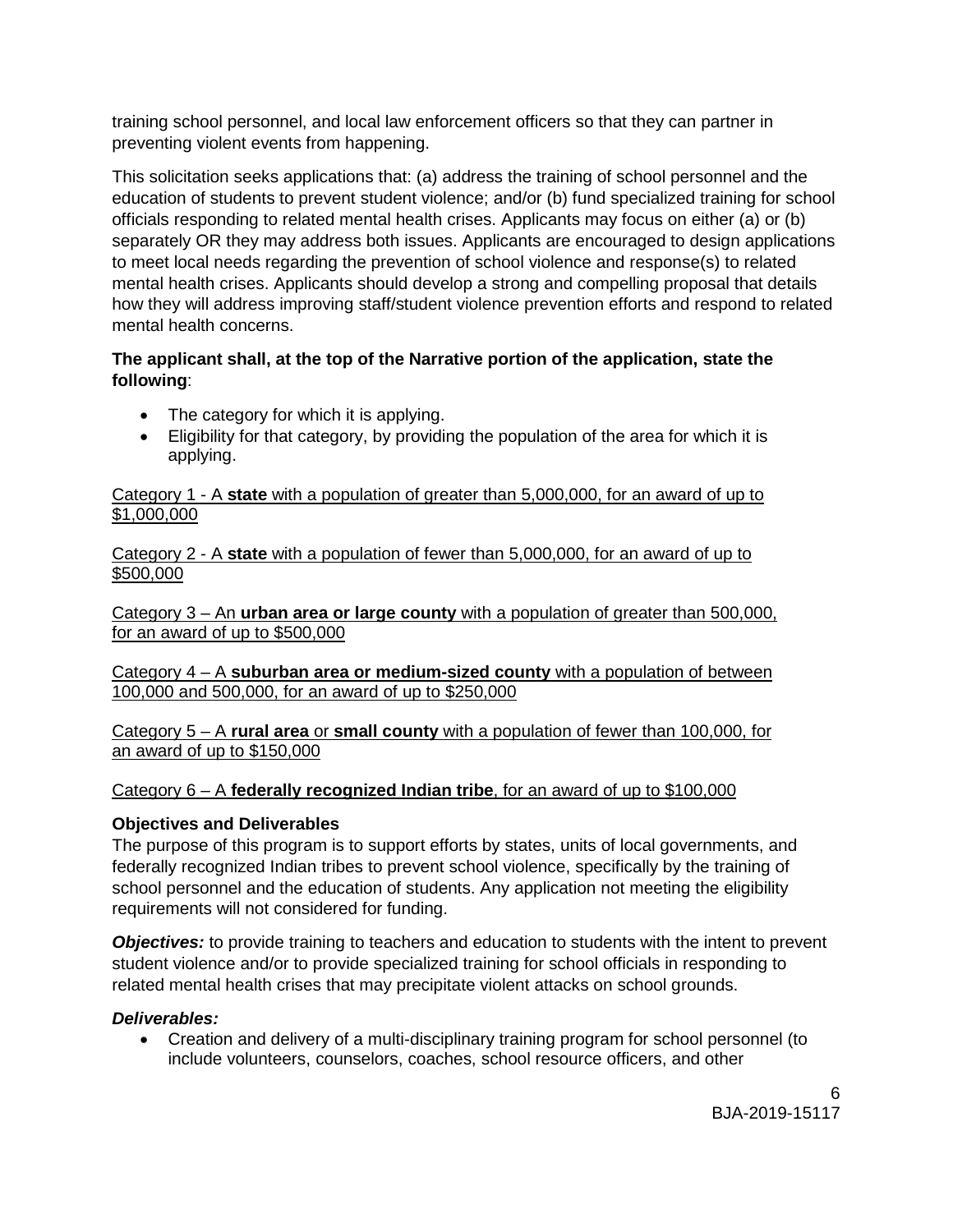individuals working in and around schools) that results in policies and programs that promote successful, safe learning environments. The training should be based on an evidence-based curriculum and adult learning principles, and address critical issues such as mental health, bullying, addiction, and interpersonal violence. Training should be developed in accordance with STOP site grantees' current legal frameworks and governing policies of grantee.

- Creation and delivery of education sessions for students, with the intent to prevent violence against others. Sessions should include best practices for recognizing and responding to potential signs of violence. Note: Scenario training directed at students that incorporates volatile role playing is prohibited. Sessions should be thought-based and not risk traumatizing students with role players assuming violent roles.
- Creation and delivery of evidence-based, comprehensive, multi-disciplinary training for school personnel enabling them to respond to mental health crises that may precipitate violent attacks on school grounds. Training should be conducted in consultation with experts such as school violence researchers, licensed mental health professionals, social workers, teachers, principals, public safety and other school personnel
- Document all training and education sessions conducted under the award
- Work in close coordination with the BJA STOP Training and Technical Assistance provider throughout the life of the grant project, to meet project goals, including sharing materials, resources, data, and best practices.

#### **Applicants should outline in their proposals a strategic and comprehensive process to design, implement, monitor, track, and review the objectives and deliverables described above.**

The Objectives and Deliverables are directly related to the performance measures that demonstrate the results of the work completed, as discussed under [What an Application Should](#page-10-2)  [Include.](#page-10-2)

#### <span id="page-6-0"></span>**Evidence-Based Programs or Practices**

OJP strongly emphasizes the use of data and evidence in policymaking and program development in criminal justice, juvenile justice, and crime victim services. For additional information and resources on evidence-based programs or practices, see the [OJP Grant](https://www.ojp.gov/funding/Apply/Resources/Grant-App-Resource-Guide.htm)  [Application Resource Guide.](https://www.ojp.gov/funding/Apply/Resources/Grant-App-Resource-Guide.htm)

<span id="page-6-1"></span>Under the STOP School Violence Act, the term "evidence-based" means a program, practice, technology, or equipment that:

- Demonstrates a statistically significant effect on relevant outcomes based on:
	- Strong evidence from one well-designed and well-implemented experimental study;
	- Moderate evidence from one well-designed and well-implemented quasiexperimental study; or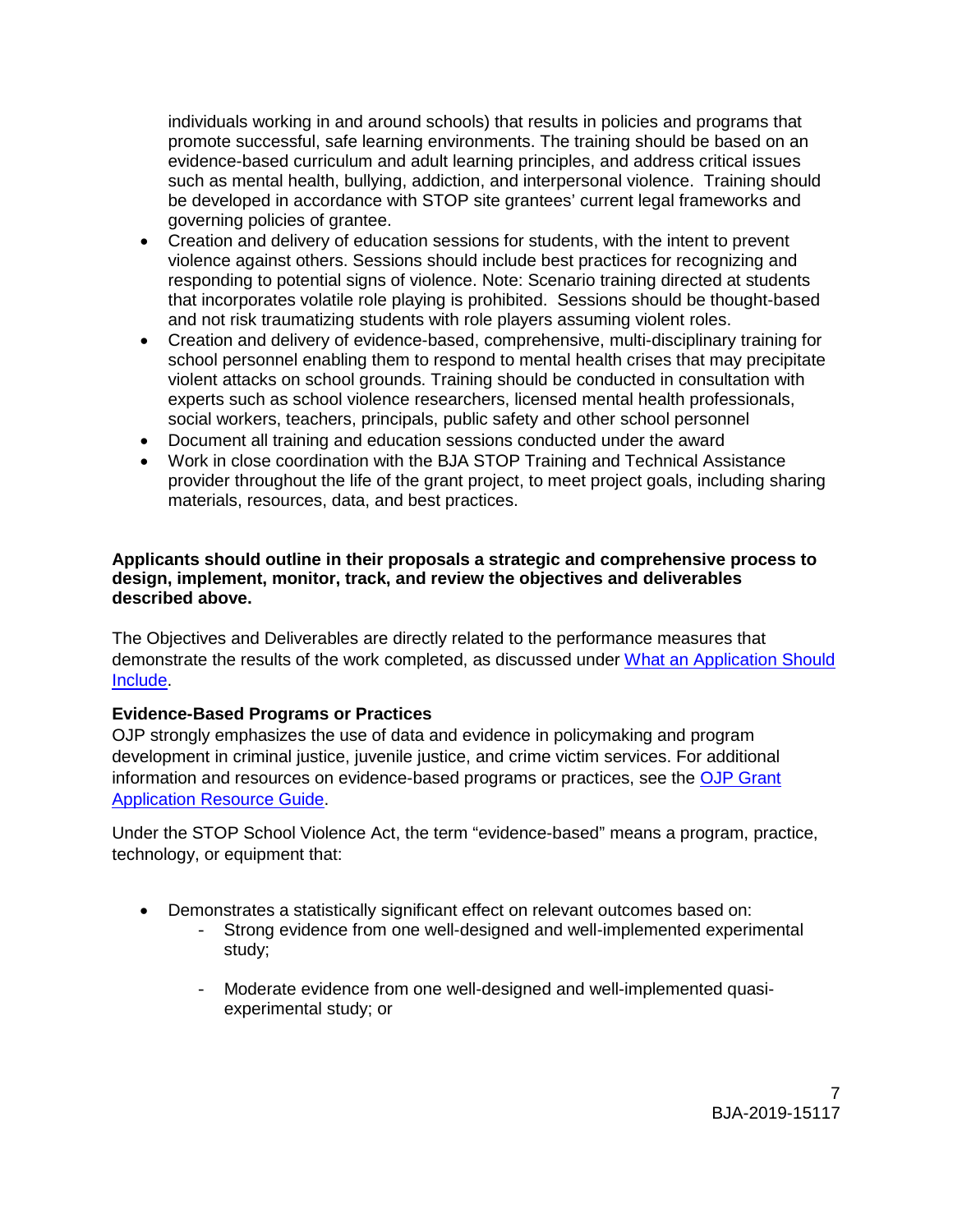- Promising evidence from one well-designed and well-implemented correlational study with statistical controls for selection bias.
- Is consistent with best practices for school security, including:
	- Applicable standards for school security established by a federal or state government agency;
	- Findings and recommendations of public commissions and task forces established to make recommendations or set standards for school security; and is
	- Compliant with all applicable codes, including building and life safety codes.

The OJP [NIJ's Comprehensive School Safety Initiative](https://nij.gov/topics/crime/school-crime/Pages/school-safety-initiative.aspx) and the OJP [CrimeSolutions.gov](https://www.crimesolutions.gov/) websites are resources applicants may use to obtain more information about evidence-based programs.

#### **Information Regarding Potential Evaluation of Programs and Activities**

Applicants should note that OJP may conduct or support an evaluation of the programs and activities funded under this solicitation. For additional information, see the [OJP Grant](https://www.ojp.gov/funding/Apply/Resources/Grant-App-Resource-Guide.htm)  [Application Resource Guide](https://www.ojp.gov/funding/Apply/Resources/Grant-App-Resource-Guide.htm) section titled Information Regarding Potential Evaluation of Programs and Activities..

# <span id="page-7-0"></span>**B. Federal Award Information**

BJA expects to make the following number of awards by category under this solicitation:

- Category 1: 11 awards of up to \$1,000,000 each. Competition ID: BJA-2019- 16269
- Category 2: 12 awards of up to \$500,000 each. Competition ID: BJA-2019-16270
- Category 3: 15 awards of up to \$500,000 each. Competition ID: BJA-2019-16271
- Category 4: 21 awards of up to \$250,000 each. Competition ID: BJA-2019-16272
- Category 5: 25 awards of up to \$150,000 each. Competition ID: BJA-2019-16273
- Category 6: 6 awards of up to \$100,000 each. Competition ID: BJA-2019-16274

| Period of performance start date | October 1, 2019 |
|----------------------------------|-----------------|
| Period of performance duration   | 36 months       |

BJA may, in certain cases, provide additional funding in future years to awards made under this solicitation, through continuation awards. In making decisions regarding continuation awards, OJP will consider, among other factors, the availability of appropriations, when the program or project was last competed, OJP's strategic priorities, and OJP's assessment of both the management of the award (for example, timeliness and quality of progress reports) and the progress of the work funded under the award.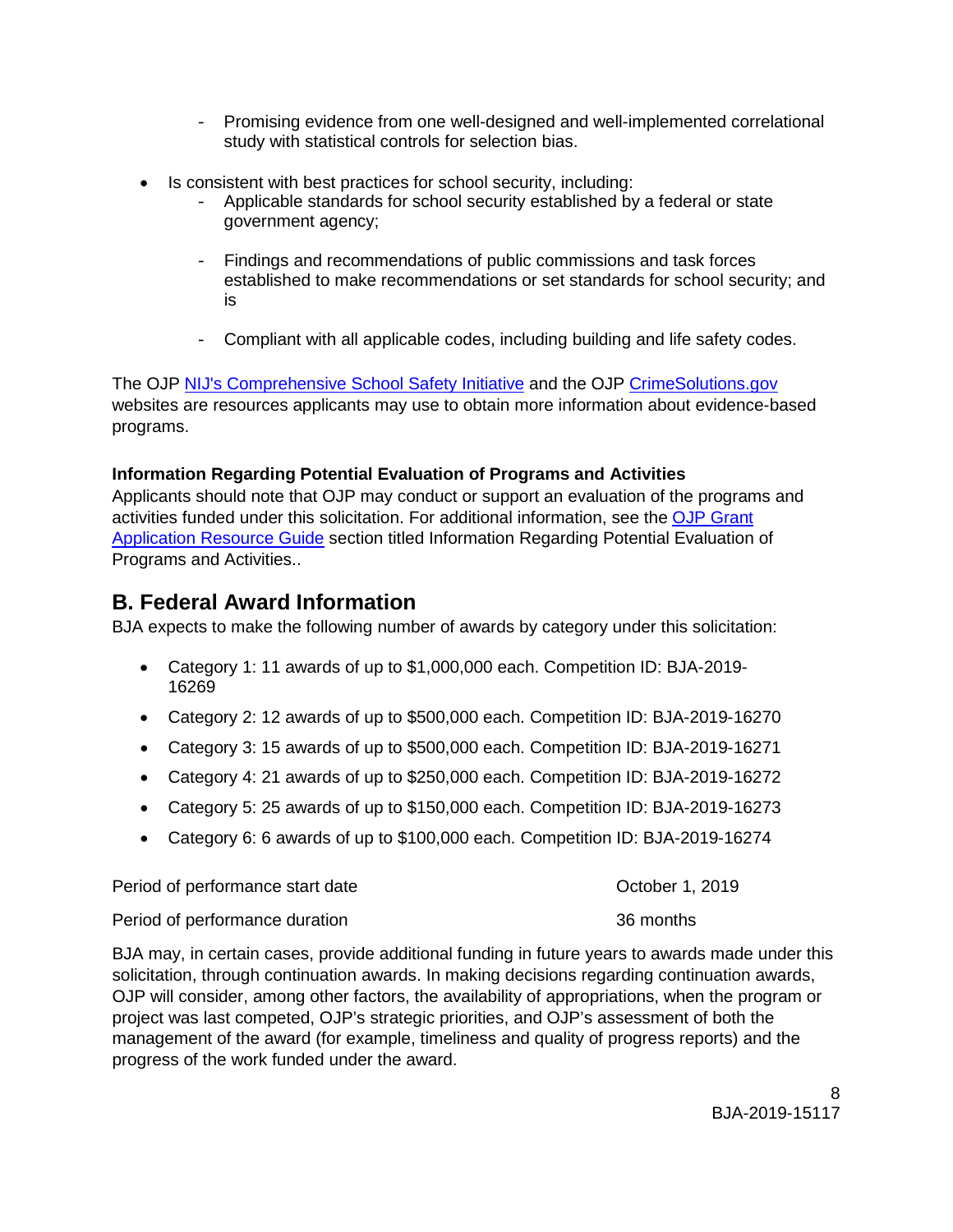All awards are subject to the availability of appropriated funds and to any modifications or additional requirements that may be imposed by law.

#### <span id="page-8-0"></span>**Type of Award**

BJA expects to make any award under this solicitation in the form of a grant. See the Administrative, National Policy, and Other Legal Requirements section of the [OJP Grant](https://ojp.gov/funding/Apply/Resources/Grant-App-Resource-Guide.htm)  [Application Resource Guide](https://ojp.gov/funding/Apply/Resources/Grant-App-Resource-Guide.htm) for important statutes, regulations, and award conditions that apply to many (or in some cases, all) OJP grants (and cooperative agreements).

#### <span id="page-8-1"></span>**Financial Management and System of Internal Controls**

Award recipients and subrecipients (including recipients or subrecipients that are pass-through entities) must, as described in the Part 200 Uniform Requirements<sup>[1](#page-8-6)</sup> as set out at 2 C.F.R. 200.303, comply with standards for financial and program management. See the OJP Grant [Application Resource Guide](https://www.ojp.gov/funding/Apply/Resources/Grant-App-Resource-Guide.htm) for additional information.

#### <span id="page-8-3"></span><span id="page-8-2"></span>**Budget Information**

 $\overline{a}$ 

#### **Cost Sharing or Match Requirement**

This solicitation does not require a match. However, if a successful application proposes a voluntary match amount, and OJP approves the budget, the total match amount incorporated into the approved budget becomes mandatory and subject to audit.

#### <span id="page-8-4"></span>**Pre-agreement Costs (also known as Pre-award Costs)**

Pre-agreement costs are costs incurred by the applicant prior to the start date of the period of performance of the federal award.

OJP does **not** typically approve pre-agreement costs; an applicant must request and obtain the prior written approval of OJP for all such costs. All such costs incurred prior to award and prior to approval of the costs are incurred at the sole risk of the applicant. (Generally, no applicant should incur project costs **before** submitting an application requesting federal funding for those costs.) Should there be extenuating circumstances that make it appropriate for OJP to consider approving pre-agreement costs, the applicant may contact the point of contact listed on the title page of the solicitation for the requirements concerning written requests for approval. If approved in advance by OJP, award funds may be used for pre-agreement costs, consistent with the recipient's approved budget and applicable cost principles. See the section titled Costs Requiring Prior Approval in the DOJ Grants Financial Guide (Post-award Requirements) at <https://ojp.gov/financialguide/DOJ/index.htm> for more information.

## <span id="page-8-5"></span>**Limitation on Use of Award Funds for Employee Compensation; Waiver**

For applicants seeking the waiver, see the [OJP Grant Application Resource Guide](https://www.ojp.gov/funding/Apply/Resources/Grant-App-Resource-Guide.htm) for information.

<span id="page-8-6"></span><sup>1</sup> The "Part 200 Uniform Requirements" means the DOJ regulation at 2 C.F.R Part 2800, which adopts (with certain modifications) the provisions of 2 C.F.R. Part 200.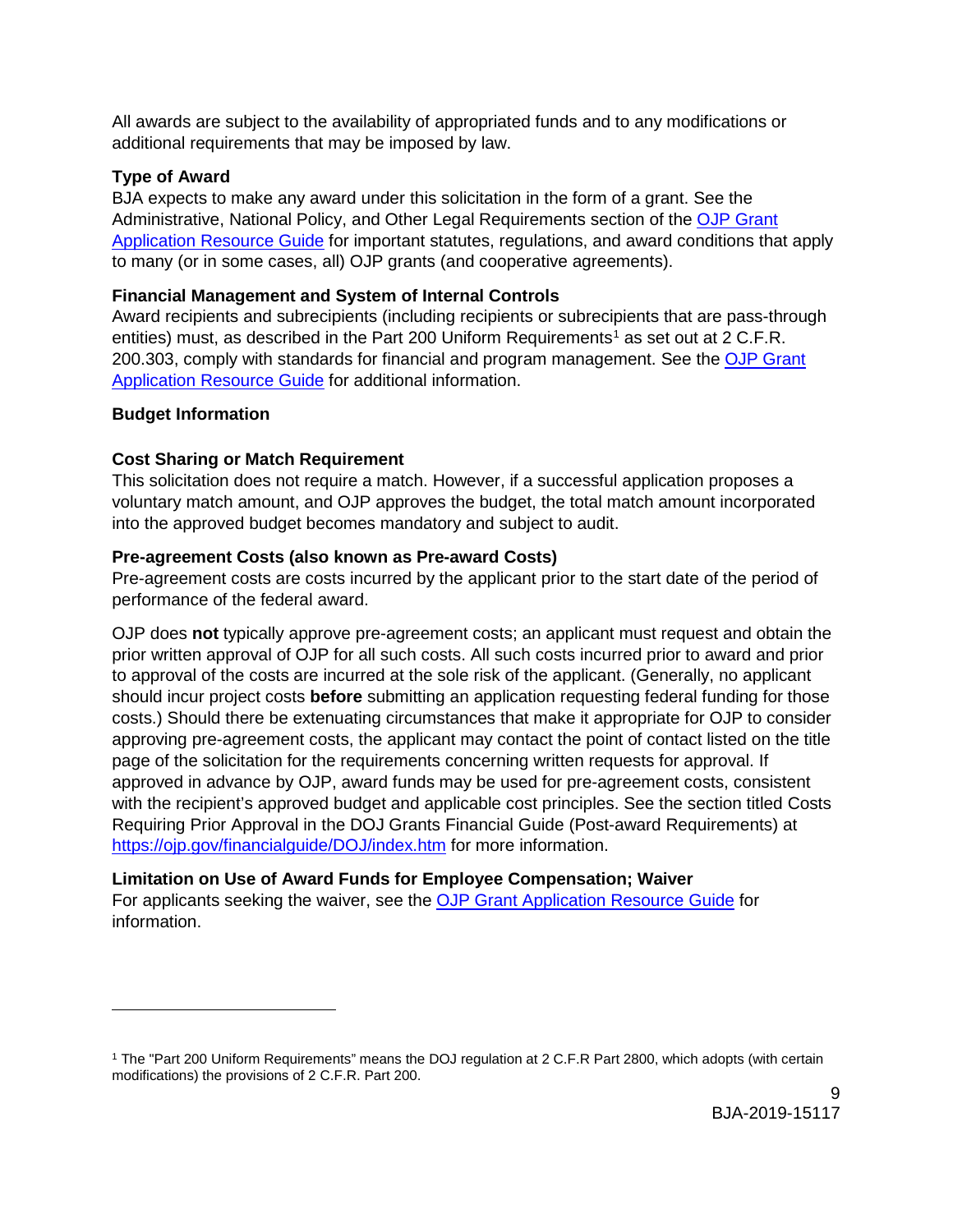# <span id="page-9-1"></span>**Prior Approval, Planning, and Reporting of Conference/Meeting/Training Costs**

OJP strongly encourages every applicant that proposes to use award funds for any conference-, meeting-, or training-related activity (or similar event) to review carefully—before submitting an application—the OJP and DOJ policy and guidance on approval, planning, and reporting of such events. See the [OJP Grant Application Resource Guide](https://www.ojp.gov/funding/Apply/Resources/Grant-App-Resource-Guide.htm) for information.

# <span id="page-9-2"></span>**Costs Associated With Language Assistance (if applicable)**

See the [OJP Grant Application Resource Guide](https://www.ojp.gov/funding/Apply/Resources/Grant-App-Resource-Guide.htm) for information on costs associated with language assistance that may be allowable.

# <span id="page-9-0"></span>**C. Eligibility Information**

Eligible applicants for this solicitation are limited to states, units of local government, and federally recognized Indian tribes, and public agencies as defined in 34 U.S.C. 10251(a)(6)). (For the purposes of this solicitation, a "federally recognized Indian tribe" is defined as any Indian tribe, band, nation, or other organized group or community, including any Alaska Native village or regional or village corporation as defined in or established pursuant to the Alaska Native Claims Settlement Act, which is recognized as eligible for the special programs and services provided by the United States to Indians because of their status as Indians.) The STOP School Violence Act requires the BJA Director to ensure, to the extent practicable, an equitable geographic distribution among regions of the United States and among urban, suburban, and rural areas. To fulfill this requirement, the following categories have been established for applicants applying for this training program:

Category 1 - A **state** with a population of greater than 5,000,000

Category 2 - A **state** with a population of fewer than 5,000,000

Category 3 - An **urban area or large county** with a population of greater than 500,000

Category 4 - A **suburban area or medium-sized county** with a population of between 100,000 and 500,000

Category 5 - A **rural area or small county** with a population of fewer than 100,000

Category 6 - A **federally recognized Indian tribe**

Applicants may use the grant to contract with or make one or more subawards to one or more:

- Local educational agencies
- Nonprofit organizations, excluding schools
- Units of local government or tribal organizations ("tribal organizations" has the same meaning as the term in section 4(l) of the Indian Self-Determination and Education Assistance Act (25 U.S.C. 5304(l))

**NOTE: Those identified as sub-grantees or sub-contracts cannot submit an application for funding on their own. As stated in the eligibility section, only states, local units of government, and federal recognized Indian tribes me apply directly. Should any applications not meet the eligibility requirement the application will not be considered for funding**.

> 10 BJA-2019-15117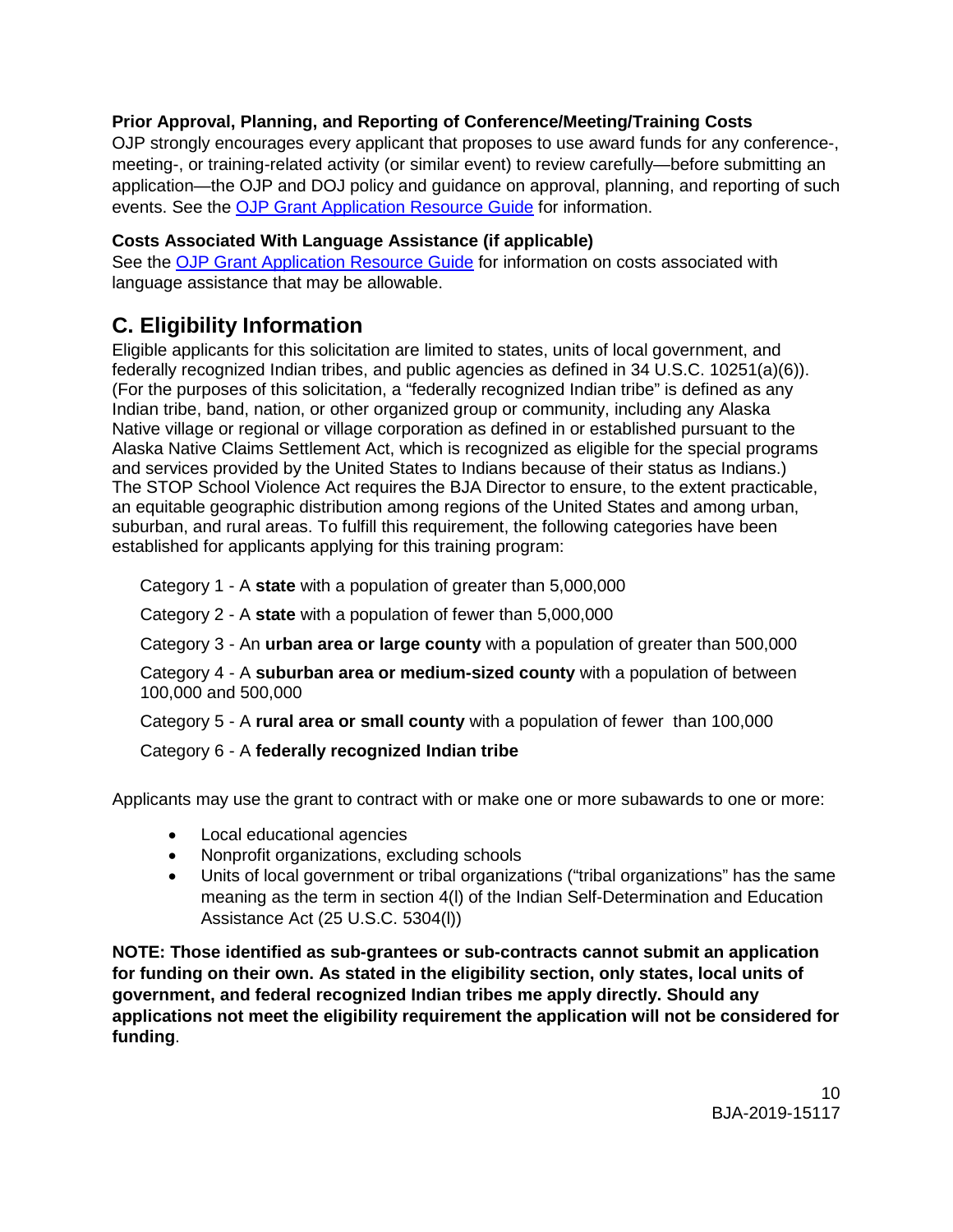All recipients and subrecipients (including any for-profit organization) must forgo any profit or management fee.

BJA will consider applications under which two or more entities would carry out the federal award; however, only one entity may be the applicant. Any others must be proposed as subrecipients (subgrantees).<sup>[2](#page-10-3)</sup> The applicant must be the entity that would have primary responsibility for carrying out the award, including administering the funding and managing the entire program. Under this solicitation, only one application by any particular applicant entity will be considered. An entity may, however, be proposed as a subrecipient (subgrantee) in more than one application. For additional information on subawards, see the [OJP Grant Application](https://www.ojp.gov/funding/Apply/Resources/Grant-App-Resource-Guide.htm)  [Resource Guide.](https://www.ojp.gov/funding/Apply/Resources/Grant-App-Resource-Guide.htm)

Because the FY 2018 awards were designated for a 36-month period, no funds will be provided to successful FY 2018 to perform the same work stated in the original application. New applications with new work to be completed may be considered for FY 2019 funding.

BJA may elect to fund applications submitted under this FY 2019 solicitation in future fiscal years, dependent on, among other considerations, the merit of the applications and the availability of appropriations.

For information on cost sharing or match requirements, see Section B. Federal Award [Information.](#page-8-3)

# <span id="page-10-2"></span><span id="page-10-0"></span>**D. Application and Submission Information**

# <span id="page-10-1"></span>**What an Application Should Include**

 $\overline{a}$ 

For this solicitation, BJA has designated the following application elements as critical: Program Abstract, Program Narrative, Budget Detail Worksheet and Budget Narrative.

See the Application Elements and Formatting Instructions section of the [OJP Grant Application](https://ojp.gov/funding/Apply/Resources/Grant-App-Resource-Guide.htm)  [Resource Guide](https://ojp.gov/funding/Apply/Resources/Grant-App-Resource-Guide.htm) for information on, among other things, what happens to an application that does not contain all of the specified elements or that is nonresponsive to the scope of the solicitation*.*

# **1. Application for Federal Assistance (Standard Form (SF)-424)**

The SF-424 is a required standard form used as a cover sheet for submission of preapplications, applications, and related information. See the [OJP Grant Application](https://www.ojp.gov/funding/Apply/Resources/Grant-App-Resource-Guide.htm)  [Resource Guide](https://www.ojp.gov/funding/Apply/Resources/Grant-App-Resource-Guide.htm) for additional information on completing the SF-424.

**Intergovernmental Review:** This solicitation ("funding opportunity") **is** subject to [Executive](https://www.archives.gov/federal-register/codification/executive-order/12372.html)  [Order 12372.](https://www.archives.gov/federal-register/codification/executive-order/12372.html) An applicant may find the names and addresses of State Single Points of Contact (SPOCs) at the following website: [https://www.whitehouse.gov/wp](https://www.whitehouse.gov/wp-content/uploads/2017/11/Intergovernmental_-Review-_SPOC_01_2018_OFFM.pdf)[content/uploads/2017/11/Intergovernmental\\_-Review-\\_SPOC\\_01\\_2018\\_OFFM.pdf.](https://www.whitehouse.gov/wp-content/uploads/2017/11/Intergovernmental_-Review-_SPOC_01_2018_OFFM.pdf) If the applicant's State appears on the SPOC list, the applicant must contact the State SPOC to

<span id="page-10-3"></span><sup>2</sup> For additional information on subawards, see "Budget and Associated Documentation" under [Section D. Application](#page-10-1)  [and Submission Information.](#page-10-1)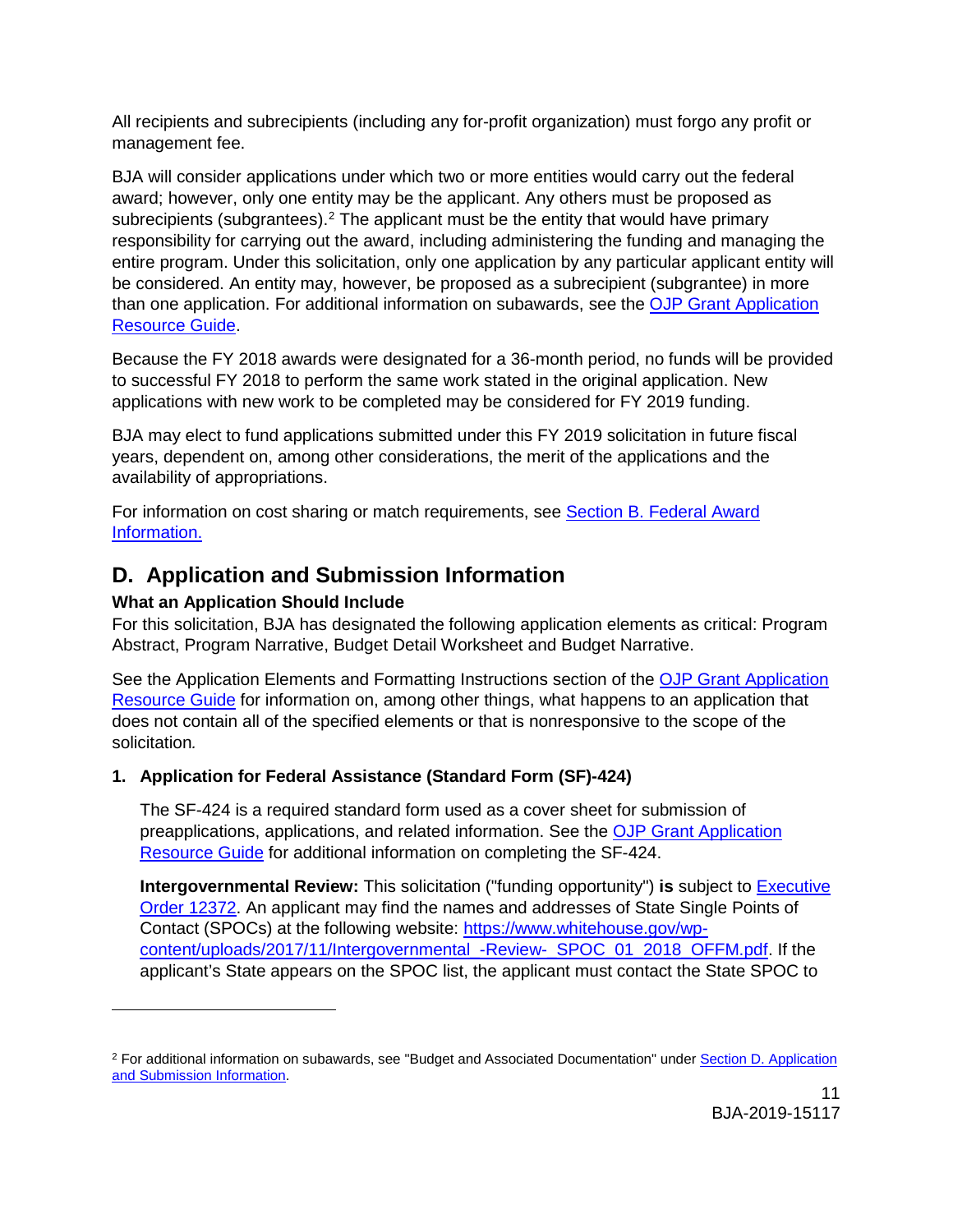find obtain information about and comply with the State's process under E.O. 12372. In completing the SF-424, an applicant whose State appears on the SPOC list is to make the appropriate selection in response to question 19 once the applicant has complied with its State E.O. 12372 process. (An applicant whose State does not appear on the SPOC list should answer question 19 by selecting the response that the: "Program is subject to E.O. 12372, but has not been selected by the State for review.").

#### **2. Project Abstract**

Applications should include a high quality project abstract that summarizes the proposed project in 400 words or fewer. Project abstracts should be:

- Written for a general public audience.
- Submitted as a separate attachment with "Project Abstract" as part of its file name.
- Single-spaced, using a standard 12-point font (such as Times New Roman) with 1 inch margins.

As a separate attachment, the project abstract will not count against the page limit for the program narrative.

#### **3. Program Narrative**

The Program Narrative must respond to the objectives and deliverables stated in this solicitation and the Selection Criteria (described below) in the order given. The Program Narrative should be double-spaced, using a standard 12-point font (Times New Roman is preferred) with 1-inch margins, and should not exceed 10 pages. Number pages "1 of 10," "2 of 10," etc.

If the program narrative fails to comply with these length restrictions, BJA may consider such noncompliance in peer review and in final award decisions.

#### **If the Program Narrative is not submitted as part of the application, the application will not be considered for funding.**

The following sections should be included as part of the Program Narrative:

- a. Statement of the Problem
- b. Program Design and Implementation
- c. Capabilities and Competencies of the Applicant
- d. Plan for Collecting the Data Required for this Solicitation's PerformanceMeasures

OJP will require each successful applicant to submit regular performance data that demonstrate the results of the work carried out under the award. The performance data directly relate to the objectives and deliverables identified under "Objectives and Deliverables" in [Section A. Program Description.](#page-4-1)

Applicants should visit OJP's performance measurement page at [www.ojp.gov/performance](https://www.ojp.gov/performance) for an overview of performance measurement activities at OJP.

> 12 BJA-2019-15117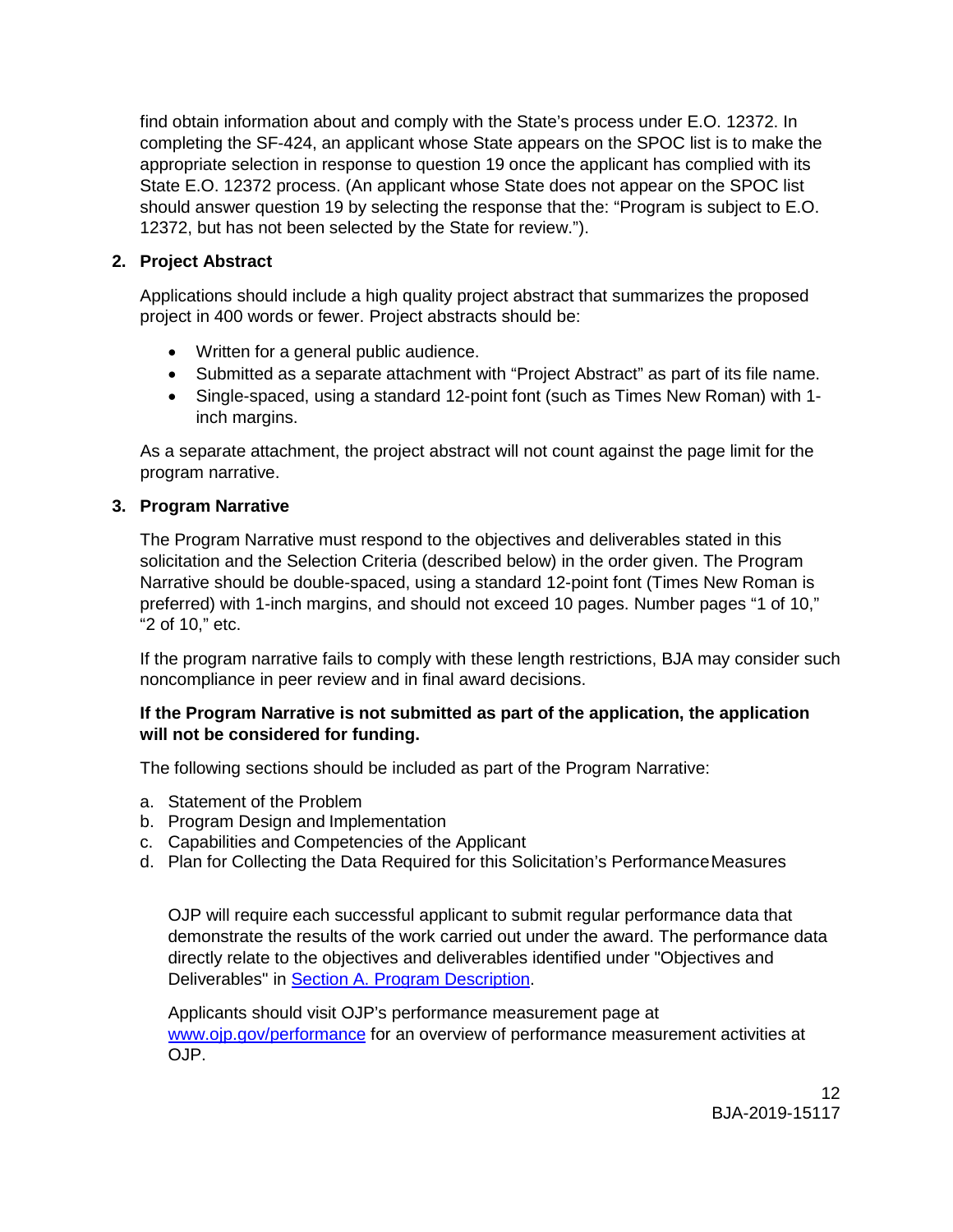Performance measures for this solicitation are listed in [Appendix A: Performance](#page-21-0)  [Measures Table.](#page-21-0)

The application should demonstrate the applicant's understanding of the performance data reporting requirements for this grant program and detail how the applicant will gather the required data should it receive funding.

Please note that applicants are **not** required to submit performance data with the application. Performance measures information is included as an alert that successful applicants will be required to submit performance data as part of the reporting requirements under an award. For the application, applicants should indicate an understanding of these requirements and discuss how they will gather the required data, should they receive funding.

Award recipients will be required to provide the relevant data by submitting bi-annual performance metrics as part of their progress reports in GMS.

To assist applicants in developing their plans for collecting and reporting performance measurement data that will meaningfully evaluate progress, sample core performance measures can be viewed in Appendix A.

#### **Statutory Requirements**

Each application must:

- (1) Include a detailed explanation of:
	- (a) The intended uses of funds provided under the grant; and
	- (b) How the activities funded under the grant will meet the purpose of this subchapter.
- (2) Be accompanied by an assurance that the application was prepared after consultation with individuals not limited to law enforcement officers (such as school violence researchers, licensed mental health professionals, social workers, teachers, principals, and other school personnel) to ensure that the improvements to be funded under the grant are:
	- (a) Consistent with a comprehensive approach to preventing school violence; and
	- (b) Individualized to the needs of each school at which those improvements are to be made.
- (3) Include an assurance that the applicant will maintain and report such data, records, and information (programmatic and financial) as the BJA Director may reasonably require.
- (4) Include a certification that:
	- (a) The programs to be funded by the grant meet all the requirements of this part;
	- (b) All the information contained in the application is correct; and
	- (c) The applicant will comply with all provisions of this part and all other applicable federal laws.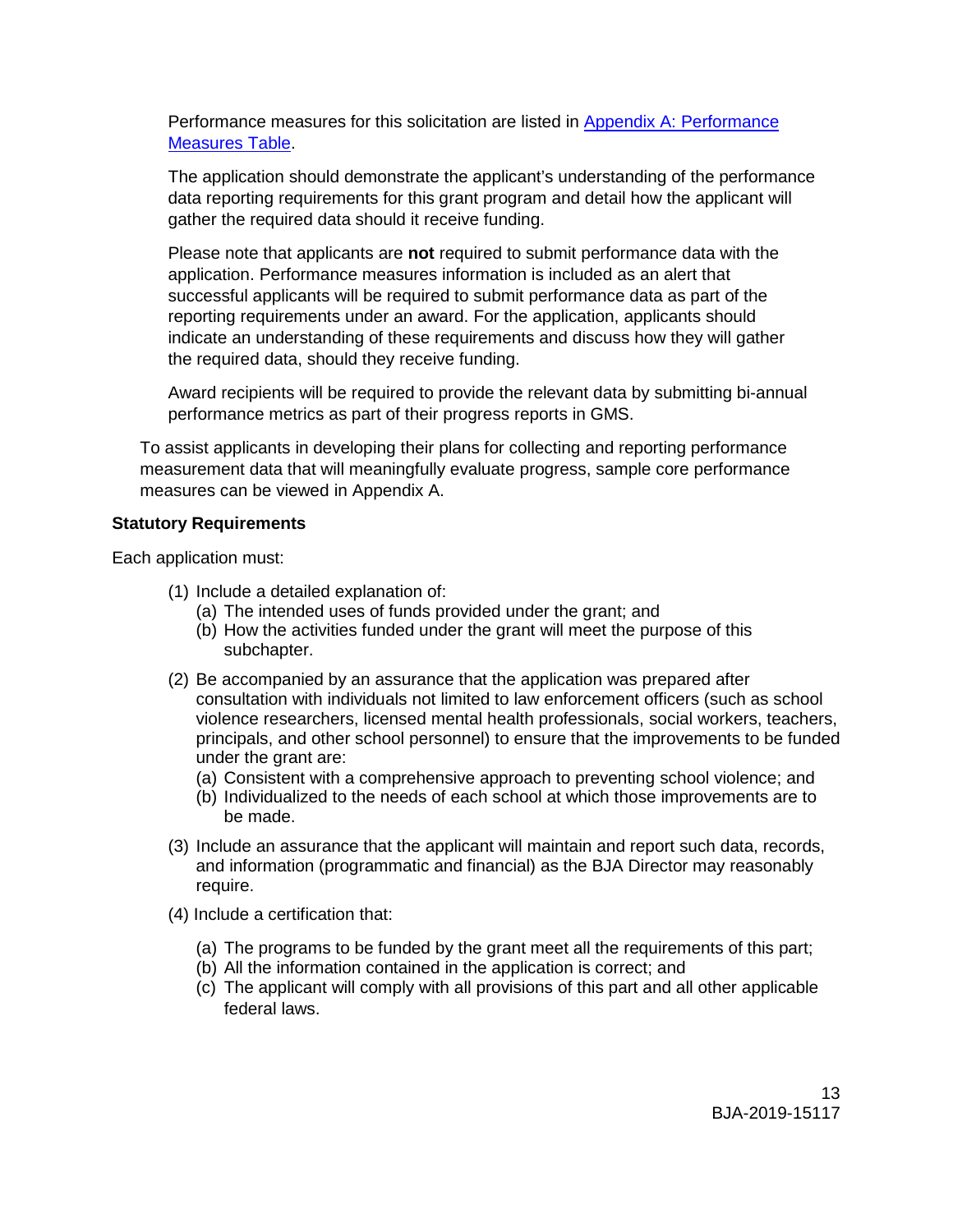#### **Note on Project Evaluations**

An applicant that proposes to use award funds through this solicitation to conduct project evaluations should follow the guidance under Note on Project Evaluations in the [OJP Grant](https://www.ojp.gov/funding/Apply/Resources/Grant-App-Resource-Guide.htm)  [Application Resource Guide.](https://www.ojp.gov/funding/Apply/Resources/Grant-App-Resource-Guide.htm)

#### **4. Budget Information and Associated Documentation**

See the Budget Preparation and Submission Information section of the [OJP Grant](https://www.ojp.gov/funding/Apply/Resources/Grant-App-Resource-Guide.htm)  [Application Resource Guide](https://www.ojp.gov/funding/Apply/Resources/Grant-App-Resource-Guide.htm) for details on the Budget Detail Worksheet, and on budget information and associated documentation, such as information on proposed subawards, proposed procurement contracts under awards, and preagreement costs.

#### **5. Indirect Cost Rate Agreement**

See the Budget Preparation and Submission Information section of the OJP Grant [Application Resource Guide](https://www.ojp.gov/funding/Apply/Resources/Grant-App-Resource-Guide.htm) for information.

#### **6. Tribal Authorizing Resolution (if applicable)**

The following two paragraphs in this solicitation expressly modify the "Tribal Authorizing Resolution" provisions in the [OJP Grant Application Resource Guide.](https://www.ojp.gov/funding/Apply/Resources/Grant-App-Resource-Guide.htm) An applicant is to follow the guidance in these two paragraphs instead of the guidance stated under the "Tribal Authorizing Resolution" heading in the Guide.

An application in response to the solicitation may require inclusion of information related to a tribal authorizing resolution. A tribe, tribal organization, or third party that proposes to provide direct services or assistance to residents on tribal lands should include in its application a resolution, letter, affidavit, or other documentation, as appropriate, that demonstrates (as a legal matter) that the applicant has the requisite authorization from the tribe(s) to implement the proposed project on tribal lands. In those instances when an organization or consortium of tribes applies for an award on behalf of a tribe or multiple specific tribes, the application should include appropriate legal documentation, as described above, from all tribes that would receive services or assistance under the award. A consortium of tribes for which existing consortium bylaws allow action without support from all tribes in the consortium (i.e., without an authorizing resolution or comparable legal documentation from each tribal governing body) may submit, instead, a copy of its consortium bylaws with the application.

An applicant unable to submit an application that includes a fully executed (i.e., signed) copy of legal appropriate documentation, as described above, consistent with the applicable tribe's governance structure, should submit an unsigned, draft version of such legal documentation as part of its application (except for cases in which, with respect to a tribal consortium applicant, consortium bylaws allow action without the support of all consortium member tribes). If selected for funding, OJP will make use of and access to award funds contingent on receipt of the fully executed legal documentation.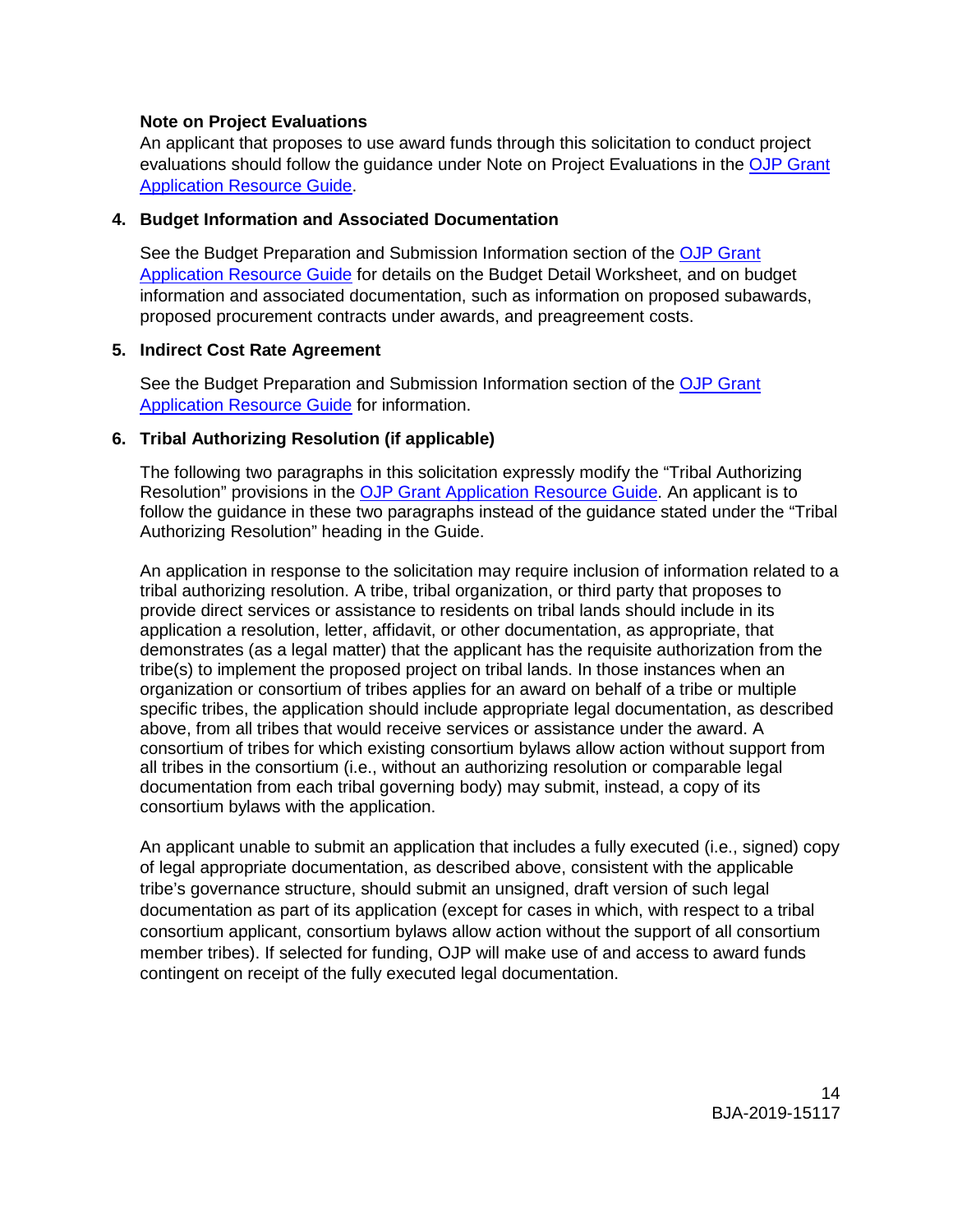#### **7. Financial Management and System of Internal Controls Questionnaire (including applicant disclosure of high-risk status)**

Every OJP applicant (other than an individual applying in his or her personal capacity) is required to download, complete, and submit the OJP Financial Management and System of Internal Controls Questionnaire (Questionnaire) at <https://ojp.gov/funding/Apply/Resources/FinancialCapability.pdf> as part of its application. See the [OJP Grant Application Resource Guide](https://www.ojp.gov/funding/Apply/Resources/Grant-App-Resource-Guide.htm) for additional information and submission

instructions for this Questionnaire.

## **8. Disclosure of Lobbying Activities**

Each applicant must complete and submit this information. See the [OJP Grant Application](https://www.ojp.gov/funding/Apply/Resources/Grant-App-Resource-Guide.htm)  [Resource Guide](https://www.ojp.gov/funding/Apply/Resources/Grant-App-Resource-Guide.htm) for additional information and submission instructions for this disclosure.

## **9. Applicant Disclosure of Pending Applications**

Each applicant is required to disclose whether it has (or is proposed as a subrecipient under) any pending applications for federally funded grants or cooperative agreements that (1) include requests for funding to support the same project being proposed in the application under this solicitation and (2) would cover any identical cost items outlined in the budget submitted to OJP as part of the application under this solicitation. For additional information on the submission requirements for this disclosure, see the [OJP Grant](https://www.ojp.gov/funding/Apply/Resources/Grant-App-Resource-Guide.htm)  [Application Resource Guide.](https://www.ojp.gov/funding/Apply/Resources/Grant-App-Resource-Guide.htm)

## **10. Applicant Disclosure and Justification – DOJ High Risk Grantees[3](#page-14-0) (if applicable)**

An applicant that is designated as a DOJ High Risk Grantee is to submit in GMS, as a separate attachment to its application, information that OJP will use, among other pertinent information, to determine whether it will consider or select the application for an award under this solicitation. The file should be named "DOJ High Risk Grantee Applicant Disclosure and Justification." (See, also, "Review Process," below, under Section E. Application Review Information, for a brief discussion of how such information may considered in the application review process.) See the [OJP Grant Application Resource Guide](https://www.ojp.gov/funding/Apply/Resources/Grant-App-Resource-Guide.htm) for additional information and submission instructions for this disclosure.

## **11. Research and Evaluation Independence and Integrity**

 $\ddot{ }$ 

If an application proposes research (including research and development) and/or evaluation, the applicant must demonstrate research/evaluation independence and integrity, including appropriate safeguards, before it may receive award funds. For additional information regarding demonstrating research/evaluation independence and integrity, including appropriate safeguards, see the [OJP Grant Application Resource Guide.](https://www.ojp.gov/funding/Apply/Resources/Grant-App-Resource-Guide.htm)

<span id="page-14-0"></span><sup>3</sup> A "DOJ High Risk Grantee" is a recipient that has received a DOJ High-Risk designation based on a documented history of unsatisfactory performance, financial instability, management system or other internal control deficiencies, or noncompliance with award terms and conditions on prior awards, or that is otherwise not responsible.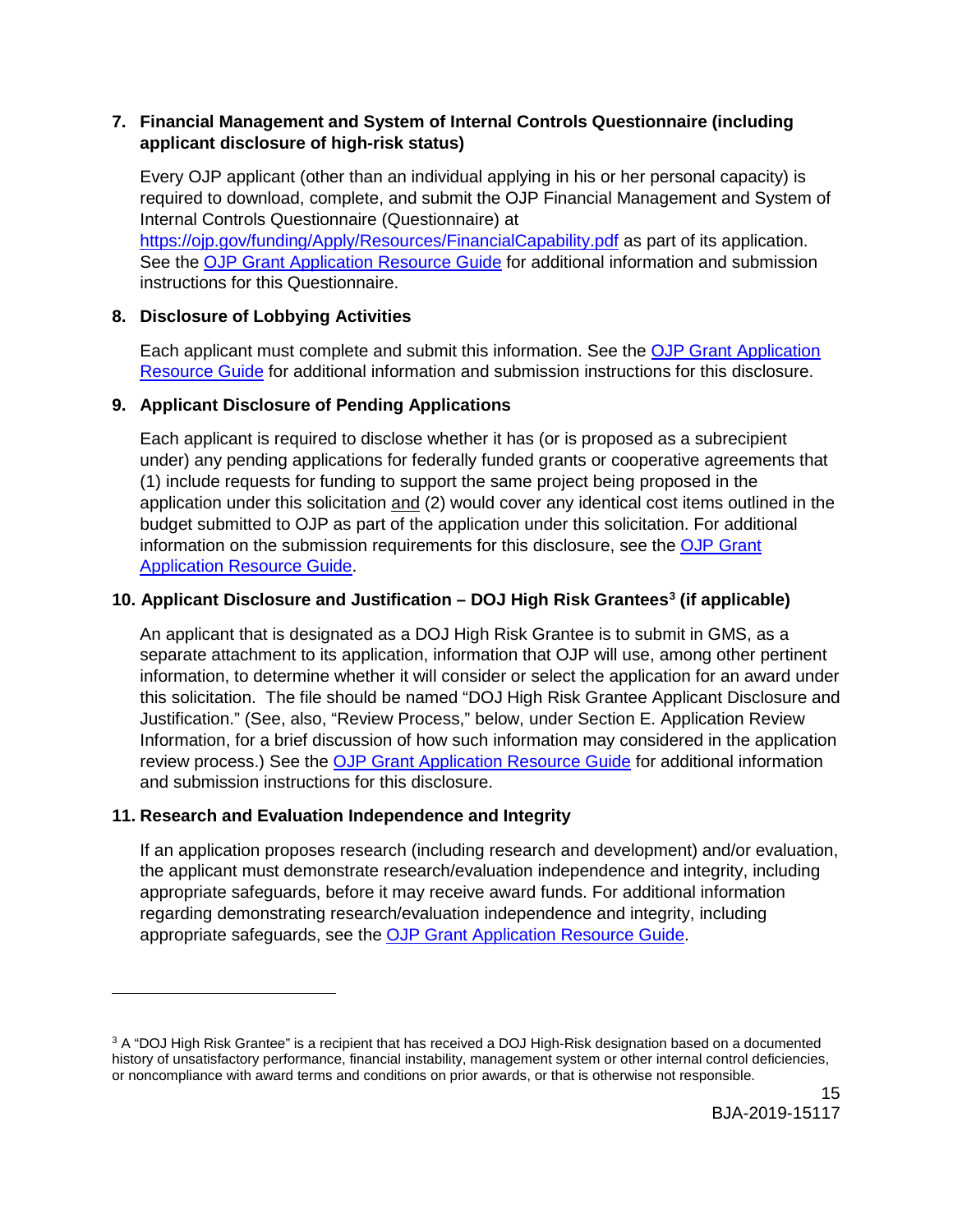#### **12. Disclosure of Process Related to Executive Compensation**

An applicant that is a nonprofit organization may be required to make certain disclosures relating to the processes it uses to determine the compensation of its officers, directors, trustees, and key employees.

Under certain circumstances, a nonprofit organization that provides unreasonably high compensation to certain persons may subject both the organization's managers and those who receive the compensation to additional federal taxes. A rebuttable presumption of the reasonableness of a nonprofit organization's compensation arrangements, however, may be available if the nonprofit organization satisfied certain rules set out in Internal Revenue Service (IRS) regulations with regard to its compensation decisions.

Each applicant nonprofit organization must state at the time of its application (question 9c in the "OJP Financial Management and System of Internal Controls Questionnaire" located at <https://ojp.gov/funding/Apply/Resources/FinancialCapability.pdf> and mentioned earlier) whether or not the applicant entity believes (or asserts) that it currently satisfies the requirements of 26 C.F.R. 53.4958-6 (which relate to establishing or invoking a rebuttable presumption of reasonableness of compensation of certain individuals and entities).

A nonprofit organization that states in the questionnaire that it believes (or asserts) that it has satisfied the requirements of 26 C.F.R. 53.4958-6 must then disclose, in an attachment to its application (titled "Disclosure of Process Related to Executive Compensation"), the process used by the applicant nonprofit organization to determine the compensation of its officers, directors, trustees, and key employees (together, "covered persons").

At a minimum, the disclosure must describe in pertinent detail: (1) the composition of the body that reviews and approves compensation arrangements for covered persons; (2) the methods and practices used by the applicant nonprofit organization to ensure that no individual with a conflict of interest participates as a member of the body that reviews and approves a compensation arrangement for a covered person; (3) the appropriate data as to comparability of compensation that are obtained in advance and relied upon by the body that reviews and approves compensation arrangements for covered persons; and (4) the written or electronic records that the applicant organization maintains as concurrent documentation of the decisions with respect to compensation of covered persons made by the body that reviews and approves such compensation arrangements, including records of deliberations and of the basis for decisions.

For purposes of the required disclosure, the following terms and phrases have the meanings set out by the IRS for use in connection with 26 C.F.R. 53.4958-6: officers, directors, trustees, key employees, compensation, conflict of interest, appropriate data as to comparability, adequate documentation, and concurrent documentation.

Applicant nonprofit organizations should note that following receipt of an appropriate request, OJP may be authorized or required by law to make information submitted to satisfy this requirement available for public inspection. Also, a recipient may be required to make a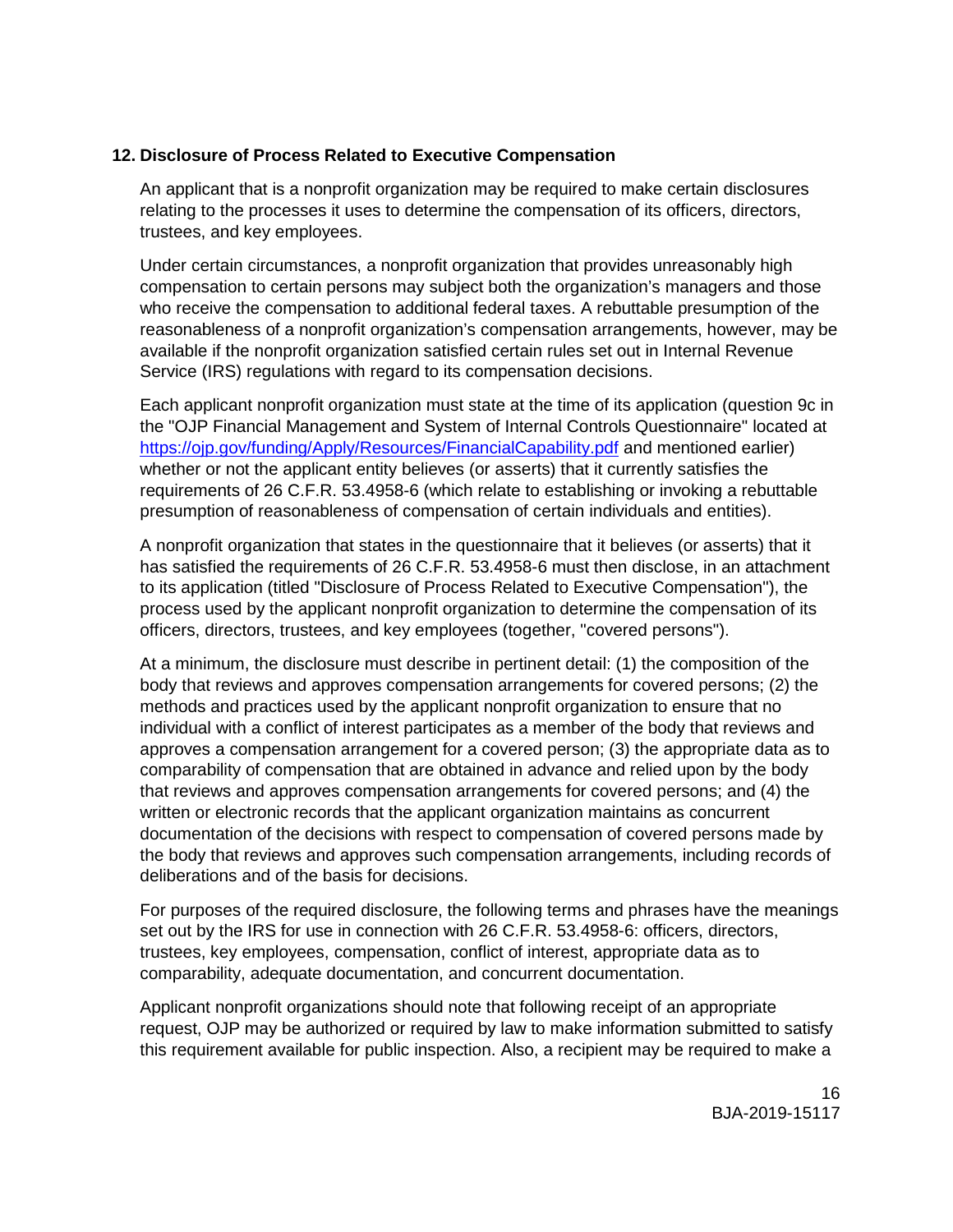supplemental disclosure promptly after the award in certain circumstances (e.g., changes in the way the organization determines compensation).

#### **13. Additional Attachments**

#### **a. Program Timeline**

Applicants should attach a program timeline with each program objective, related activities, expected completion dates, and responsible person(s) or organization(s).

#### **b. Position Descriptions/Résumés**

Applicants should attach position descriptions for the key positions and résumés for current staff.

#### **c. Sustainability Plan**

Applicants should attach a sustainability plan that addresses how the programs or technology will continue to operate and be maintained once the award funding is exhausted. The plan should not assume additional funding will be available after the award period. It should identify state, local, or possibly private funding to ensure the program or technology continues.

#### <span id="page-16-0"></span>**How To Apply (Grants.gov)**

Applicants must register in and submit applications through [Grants.gov,](https://www.grants.gov/) a primary source to find federal funding opportunities and apply for funding. Find information on how to apply in response to this solicitation in the [OJP Grant Application Resource Guide.](https://www.ojp.gov/funding/Apply/Resources/Grant-App-Resource-Guide.htm)

#### <span id="page-16-1"></span>**Registration and Submission Steps**

Applicants will need the following identifying information when searching for the funding opportunity on Grants.gov.

- **1.** CFDA #16.839**,** STOP School Violence
- **2.** Select the correct Competition ID. Some OJP solicitations posted to Grants.gov contain multiple purpose areas, denoted by the individual Competition ID. If applying to a solicitation with multiple Competition IDs, select the appropriate Competition ID for the intended purpose area of the application.
	- Category 1 A state with a population of greater than 5,000,000, for an award of up to \$1,000,000; Competition ID: BJA-2019-16269
	- Category 2 A state with a population of fewer than 5,000,000, for an award of up to \$500,000; Competition ID: BJA-2019-16270
	- Category 3 An urban area or large county with a population of greater than 500,000, for an award of up to \$500,000; Competition ID BJA-2019-16271
	- Category 4 A suburban area or medium-sized county with a population of between 100,000 and 500,000, for an award of up to \$250,000; Competition ID: BJA-2019-16272
	- Category 5 A rural area or small county with a population of fewer than 100,000, for an award of up to \$150,000; Competition ID: BJA-2019-16273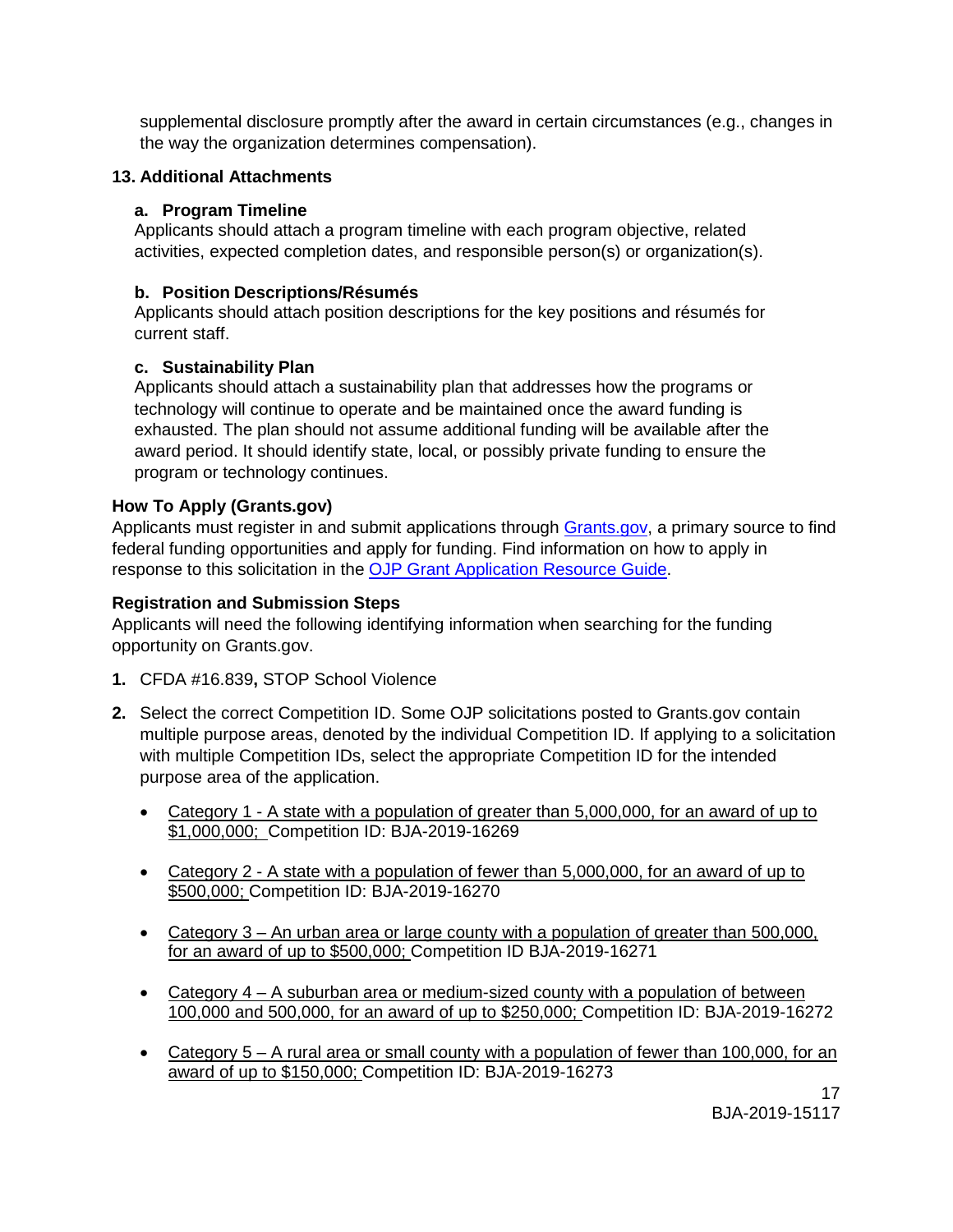• Category 6 – A federally recognized Indian tribe, for an award of up to \$100,000; Competition ID: BJA-2019-16274

For information on each registration and submission step, see the [OJP Grant Application](https://www.ojp.gov/funding/Apply/Resources/Grant-App-Resource-Guide.htm)  [Resource Guide.](https://www.ojp.gov/funding/Apply/Resources/Grant-App-Resource-Guide.htm)

# <span id="page-17-0"></span>**E. Application Review Information**

#### <span id="page-17-1"></span>**Review Criteria**

Applications that meet basic minimum requirements will be evaluated by peer reviewers using the following review criteria.

## **1. Statement of the Problem(20 percent)**

Describe the specific problem of school violence, or threats of school violence, in the applicant's geographic area. Include data and information that have been used to identify and assess the problem, which demonstrate that the applicant understands the nature and dimension of the problem. Any statistics or references used in this section should be those gathered and documented for the applicant's specific geographic area. No national statistics or references should be used unless they specifically reference the applicant. Also identify current vulnerabilities resulting from an absence of training school personnel or educating students.

#### **2. Project Design and Implementation (30 percent)**

Describe how the project will address the description in the "Program-specific Information" section. The project must demonstrate relevance, innovation, and timeliness, not only to the topics and need to stop school violence, but also innovative delivery mechanisms and products. The applicant must tie project activities and deliverables to the objectives in the program design. In addition, the required project timeline should clearly identify each project activity (all required deliverables must be addressed), expected completion date, and the responsible person or organization. Applicants may choose to include other items or deliverables in addition to the ones listed in this announcement, about which they should provide detailed information.

#### **3. Capabilities and Competencies (20 percent)**

Fully describe the capabilities of the applicant, the subrecipients, or contractors to implement the project successfully. This section should also state the competencies of the staff assigned to the project. In addition, as a part of sharing information, the applicant should demonstrate sound knowledge of the Global [Standards Package](https://it.ojp.gov/GSP) (GSP) and describe any experience using GSP. If the applicant has no experience with GSP, technical support can be provided.

#### **4. Plan for Collecting the Data Required for this Solicitation's Performance Measures (5 percent)**

Describe the process for measuring program performance. Identify who will collect the data, who is responsible for performance measurement, and how the information will be used to guide and evaluate the impact of the program. Describe the process to accurately report implementation findings and, specifically, the impact of the solution on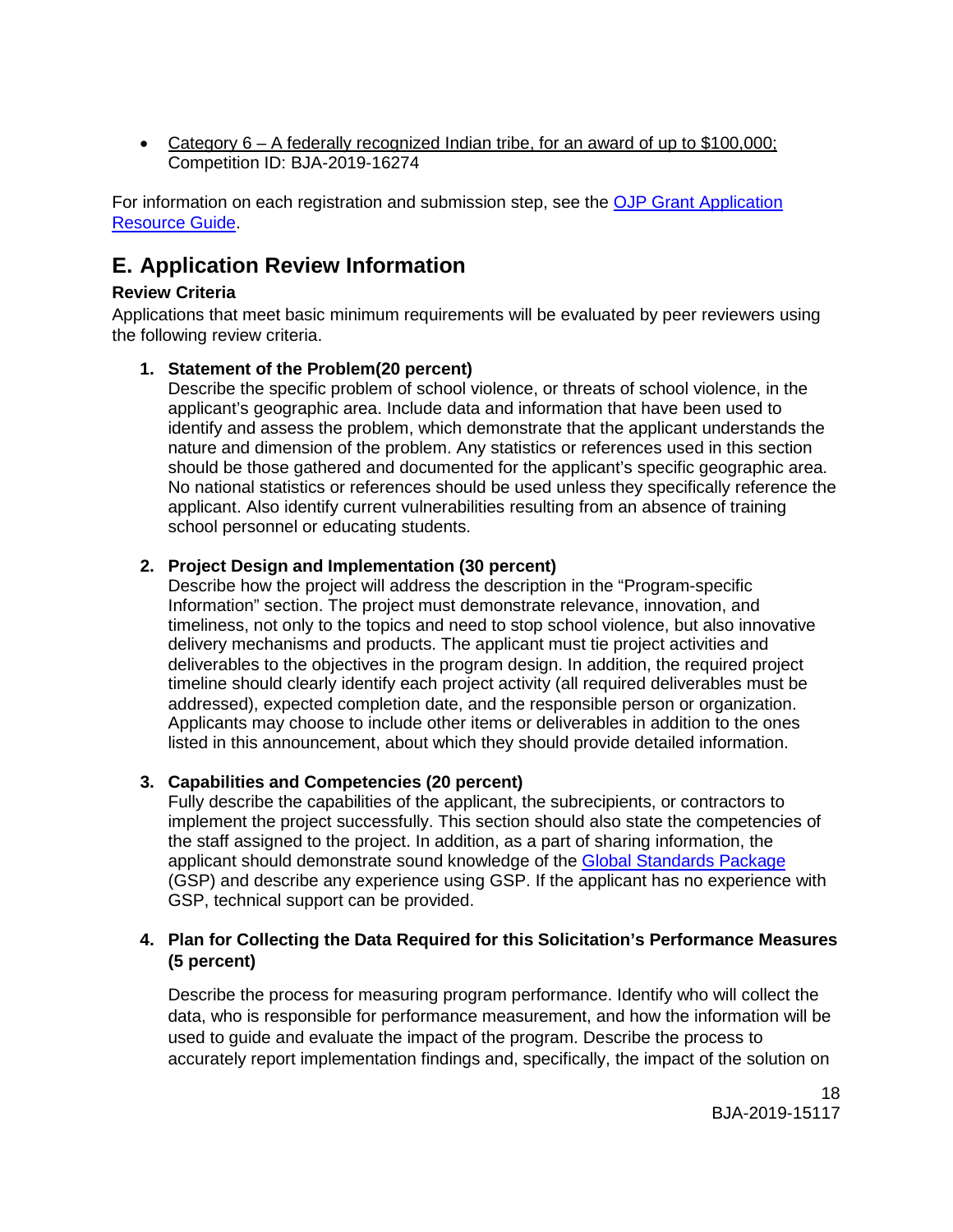criminal justice operational practices. Applicants should identify and describe both the outputs and outcomes they anticipate as a result of their proposed implementation strategy and a process for measuring them.

#### **5. Budget (15 percent)**

Provide a proposed budget that is complete, cost effective, and allowable (e.g., reasonable, allocable, and necessary for program activities). Budget narratives should demonstrate generally how applicants will maximize cost effectiveness of grant expenditures. Budget narratives should demonstrate cost effectiveness in relation to potential alternatives and the objectives of the project. [4](#page-18-1) The budget should also reflect the funds provided to any subrecipient, or contractor.

In the narrative, applicants must fully explain why the proposed expenditures are necessary to support implementation of the technical solution described in the Program Narrative.

Applicants should also budget travel/lodging expenses for one visit to the Washington, DC area to meet with federal officials and/or take part in BJA-sponsored grantee meeting as directed. It is expected that this meeting would be for a minimum of 2 days and 1 night, for at least one representative from the project. Additional attendees may attend, with a maximum of three.

#### **6. Sustainability Plan (10 percent)**

Provide a sustainability plan to address how the programs or technology will continue to operate and be maintained once the funding provided in the award is exhausted. This plan should not assume that additional funding under this program is available after the award period, but identify state, local, or possibly private funding to ensure the program or technology continues.

#### <span id="page-18-0"></span>**Review Process**

 $\ddot{ }$ 

OJP is committed to ensuring a fair and open process for making awards. BJA reviews an application to make sure that the information presented is reasonable, understandable, measurable, and achievable, as well as consistent with the solicitation requirements. See the [OJP Grant Application Resource Guide](https://www.ojp.gov/funding/Apply/Resources/Grant-App-Resource-Guide.htm) for information on the application review process for this solicitation.

In addition, if OJP anticipates that an award will exceed \$250,000 in federal funds, OJP also must review and consider any information about the applicant that appears in the nonpublic segment of the integrity and performance system accessible through SAM (currently, the Federal Awardee Performance and Integrity Information System, FAPIIS).

**Important note on FAPIIS:** An applicant, at its option, may review and comment on any information about itself that currently appears in FAPIIS and was entered by a federal awarding

<span id="page-18-1"></span> $4$  Generally speaking, a reasonable cost is a cost that, in its nature or amount, does not exceed that which would be incurred by a prudent person under the circumstances prevailing at the time the decision was made to incur the costs.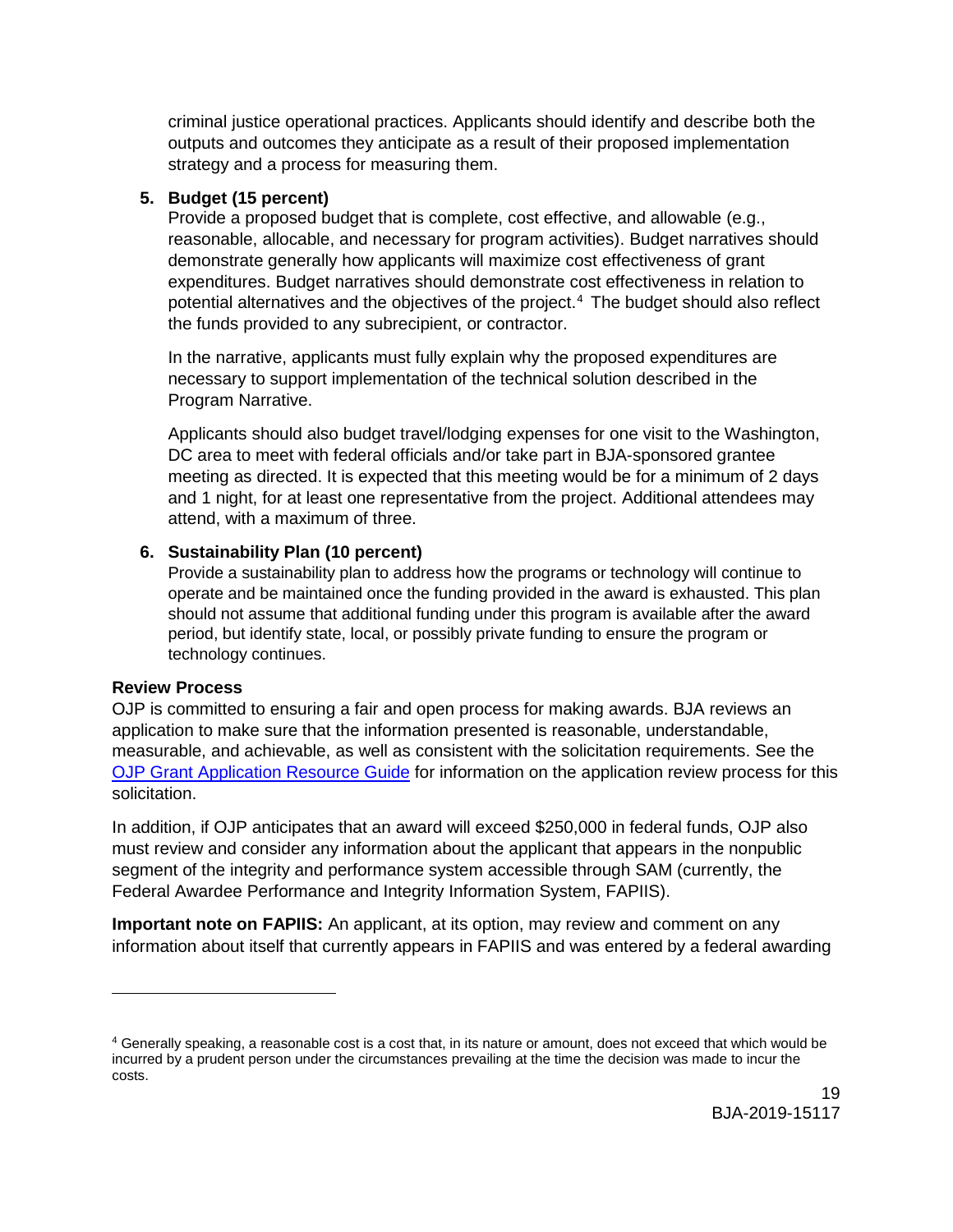agency. OJP will consider any such comments by the applicant, in addition to the other information in FAPIIS, in its assessment of the risk posed by the applicant.

Absent explicit statutory authorization or written delegation of authority to the contrary, all final award decisions will be made by the Assistant Attorney General, who may take into account not only peer review ratings and BJA recommendations, but also other factors as indicated in this section.

# <span id="page-19-0"></span>**F. Federal Award Administration Information**

#### <span id="page-19-1"></span>**Federal Award Notices**

See the [OJP Grant Application Resource Guide](https://www.ojp.gov/funding/Apply/Resources/Grant-App-Resource-Guide.htm) for information on award notifications and instructions.

## <span id="page-19-2"></span>**Administrative, National Policy, and Other Legal Requirements**

OJP strongly encourages prospective applicants to review information on post-award legal requirements and common OJP award conditions **prior** to submitting an application. See the [OJP Grant Application Resource Guide](https://www.ojp.gov/funding/Apply/Resources/Grant-App-Resource-Guide.htm) for additional information on administrative, national policy, and other legal requirements.

## <span id="page-19-3"></span>**Information Technology (IT) Security Clauses**

An application in response to this solicitation may require inclusion of information related to information technology security. See the [OJP Grant Application Resource Guide](https://www.ojp.gov/funding/Apply/Resources/Grant-App-Resource-Guide.htm) for information on information technology security.

## <span id="page-19-4"></span>**General Information About Post-Federal Award Reporting Requirements**

In addition to the deliverables described in [Section A. Program Description,](#page-5-0) any recipient of an award under this solicitation will be required to submit certain reports and data.

Required reports. Recipients typically must submit quarterly financial reports, semi-annual progress reports, final financial and progress reports, and, if applicable, an annual audit report in accordance with the Part 200 Uniform Requirements or specific award conditions. Future awards and fund drawdowns may be withheld if reports are delinquent. (In appropriate cases, OJP may require additional reports.)

See the [OJP Grant Application Resource Guide](https://www.ojp.gov/funding/Apply/Resources/Grant-App-Resource-Guide.htm) for additional information on specific postaward reporting requirements, including performance measures data. Performance measures for this program are included as [Appendix A.](#page-21-0)

# <span id="page-19-5"></span>**G. Federal Awarding Agency Contact(s)**

For OJP contact(s), see page 2.

For contact information for Grants.gov, see page 2.

# <span id="page-19-6"></span>**H. Other Information**

# <span id="page-19-7"></span>**Freedom of Information and Privacy Act (5 U.S.C. 552 and U.S.C. 552a)**

All applications submitted to OJP (including all attachments to applications) are subject to the federal Freedom of Information Act (FOIA) and to the Privacy Act. See the [OJP Grant](https://www.ojp.gov/funding/Apply/Resources/Grant-App-Resource-Guide.htm)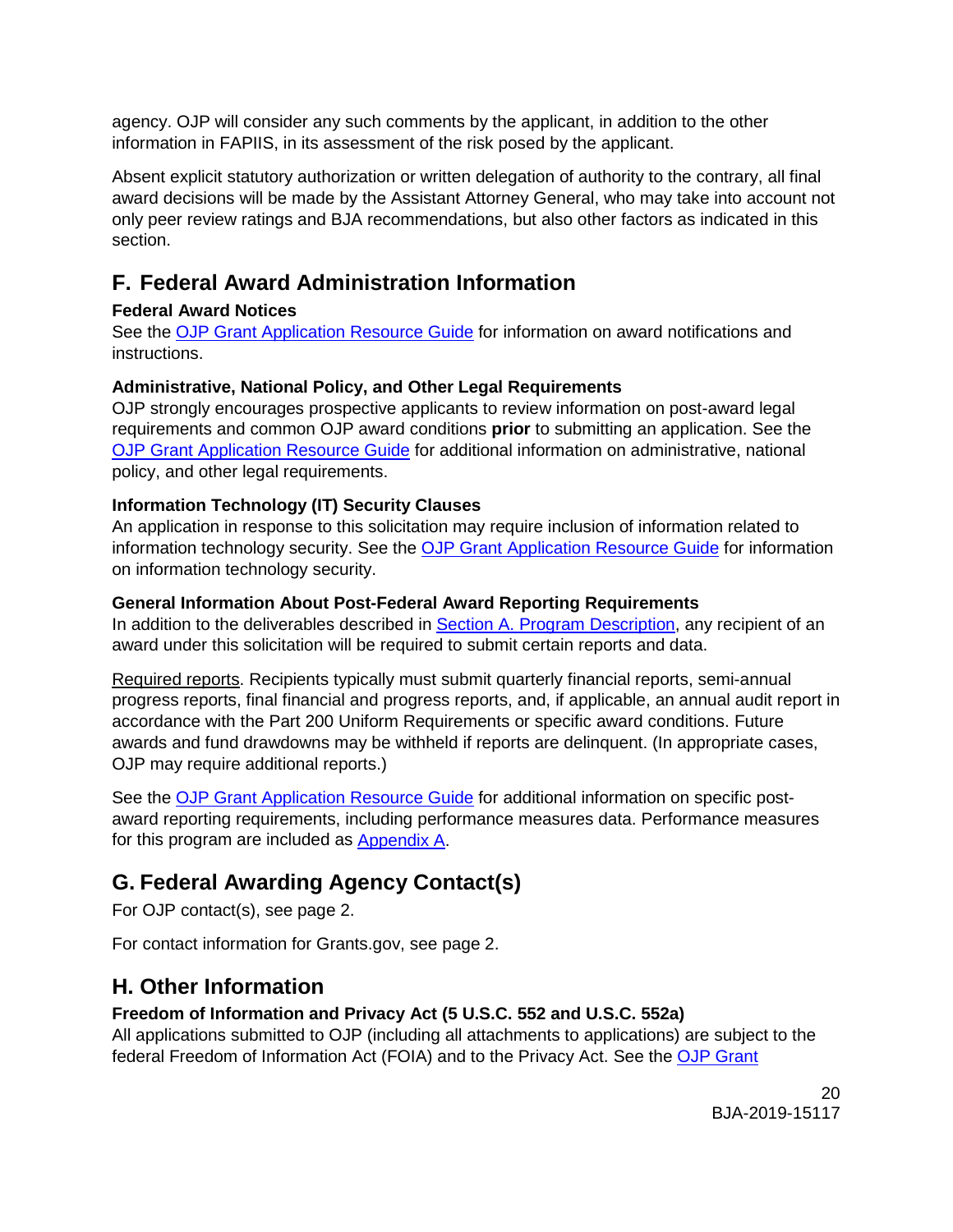[Application Resource Guide](https://www.ojp.gov/funding/Apply/Resources/Grant-App-Resource-Guide.htm) for information on DOJ and OJP processes with regard to application information requested pursuant to FOIA.

#### <span id="page-20-0"></span>**Provide Feedback to OJP**

To assist OJP in improving its application and award processes, OJP encourages applicants to provide feedback on this solicitation, the application submission process, and/or the application review process. See the [OJP Grant Application Resource Guide](https://www.ojp.gov/funding/Apply/Resources/Grant-App-Resource-Guide.htm) for information on providing solicitation feedback to OJP.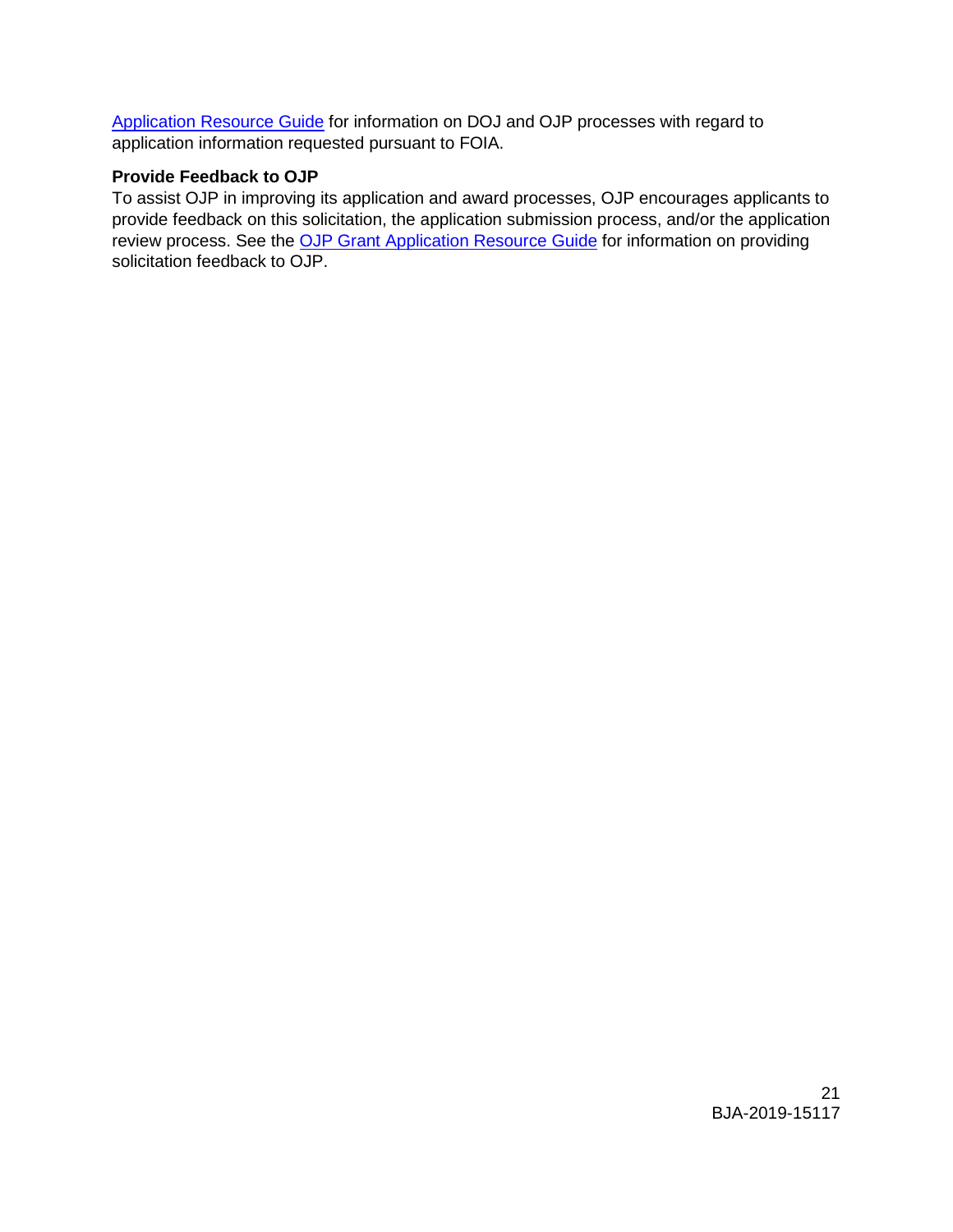# **A. Appendix A: Performance Measures Table**

<span id="page-21-0"></span>

| Purpose                        | To provide training and awareness to school administrators, school personnel, and students<br>about school violence prevention and mental health crises. |
|--------------------------------|----------------------------------------------------------------------------------------------------------------------------------------------------------|
|                                |                                                                                                                                                          |
| Objective 1.1                  | To provide training sessions to teachers and school personnel designed to respond to<br>threats of violence and prevent violence on campus               |
|                                |                                                                                                                                                          |
|                                |                                                                                                                                                          |
| Objective 1.2                  | To provide specialized training sessions for school officials designed to respond to on                                                                  |
|                                | campus mental health crises                                                                                                                              |
| Performance Measures           | Number of trainings completed<br>$\bullet$                                                                                                               |
|                                | Number of specialized trainings for school administration officials about campus<br>$\bullet$                                                            |
|                                | mental health crises responses                                                                                                                           |
|                                | Number of school staff trained<br>$\bullet$                                                                                                              |
| <b>Questionnaire Questions</b> | Average number of training hours per person trained<br>Only report after a training or awareness campaign has been completed, and in the same            |
| [data grantee provides]        | reporting period                                                                                                                                         |
|                                | For each training completed during the reporting period, please report the following                                                                     |
|                                | information:                                                                                                                                             |
|                                | Training name                                                                                                                                            |
|                                | Indicate if the training is specific to responding to on-campus mental health crises<br>$\bullet$                                                        |
|                                | (Y/N)                                                                                                                                                    |
|                                | Number of training sessions completed<br>$\bullet$                                                                                                       |
|                                | Duration of course (in hours)<br>$\bullet$                                                                                                               |
|                                | Name of training provider<br>$\bullet$                                                                                                                   |
|                                | Number of people trained by (by type)                                                                                                                    |
|                                | School administrators<br>$\circ$                                                                                                                         |
|                                | Teachers<br>$\circ$<br>Counselors                                                                                                                        |
|                                | $\circ$<br>Health department staff (e.g., school psychologist, nurse, etc.)<br>O                                                                         |
|                                | <b>School Resource Officers</b><br>$\circ$                                                                                                               |
|                                | Other Law Enforcement Personnel<br>O                                                                                                                     |
|                                | Other<br>$\circ$                                                                                                                                         |
| Objective 1.3                  | To provide education sessions and awareness campaigns to students with the intent to                                                                     |
|                                | prevent violence against others or self                                                                                                                  |
| Performance Measures           | Number of training or awareness campaigns completed                                                                                                      |
|                                | Number of individuals who received the training/awareness campaign                                                                                       |
|                                | Percent of students receiving the training in person                                                                                                     |
| <b>Questionnaire Questions</b> | Only report after an education session, training, or awareness campaign has been                                                                         |
| [data grantee provides]        | completed, and in the same reporting period.                                                                                                             |
|                                | For each training or awareness campaign completed during the reporting period, please                                                                    |
|                                | report the following information:                                                                                                                        |
|                                |                                                                                                                                                          |
|                                | Name or brief description of the training or awareness campaign                                                                                          |
|                                | Number of individuals receiving the training or awareness campaign by type                                                                               |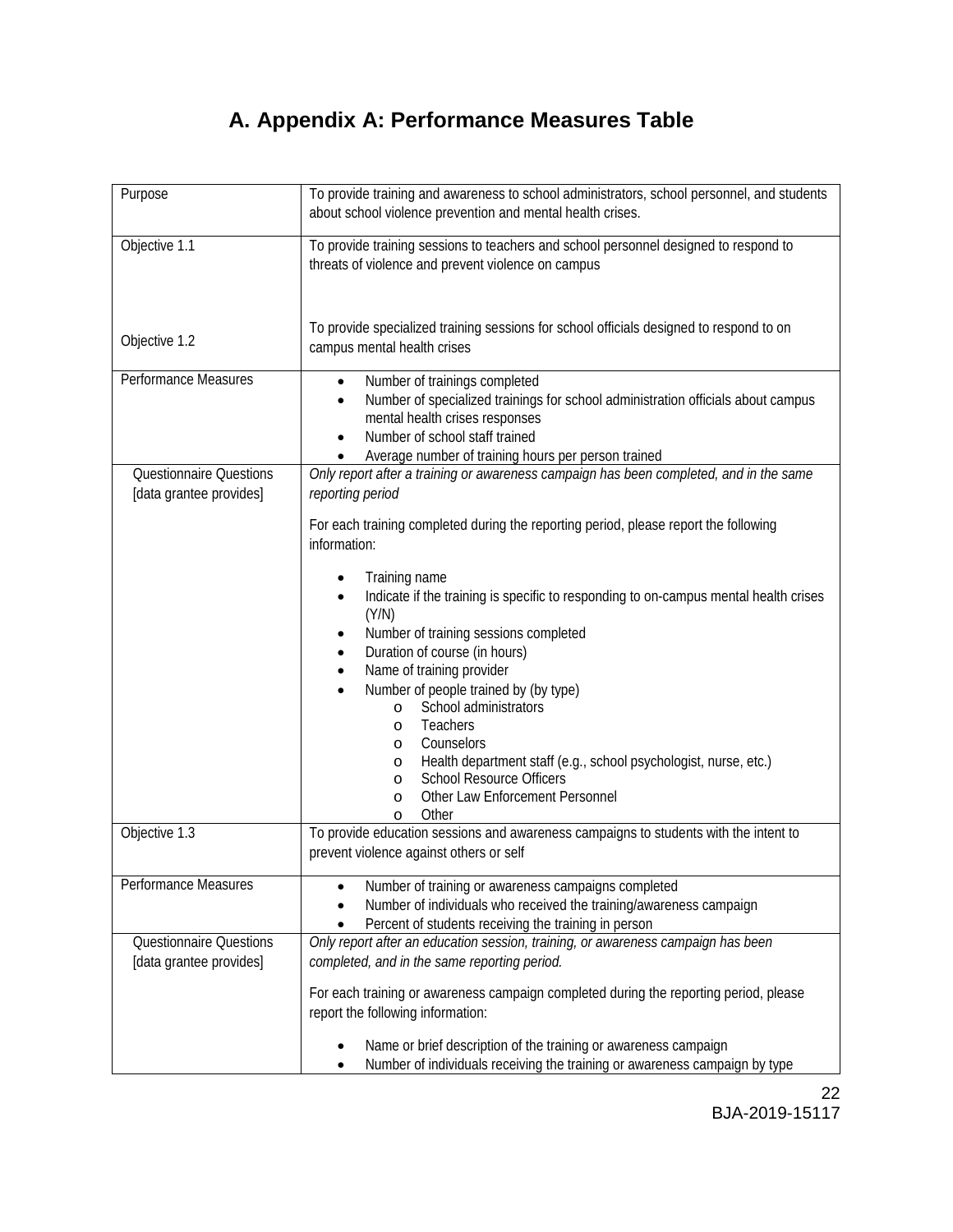|                                 | Number of students trained (by type)                     |
|---------------------------------|----------------------------------------------------------|
| O                               | Grade school students                                    |
| $\Omega$                        | Middle school students                                   |
| O                               | High school students                                     |
| $\circ$                         | <b>College Students</b>                                  |
| $\circ$                         | All students (general)                                   |
| O                               | Parents/family members of students                       |
| $\circ$                         | Other (describe)                                         |
| Method of delivery<br>$\bullet$ |                                                          |
| O                               | In-person training/meeting/talk                          |
| O                               | Online training                                          |
| $\circ$                         | Advertisements (e.g. PSAs, posters, billboards, radio/TV |
|                                 | advertisements, etc.)                                    |
| Other (please describe)         |                                                          |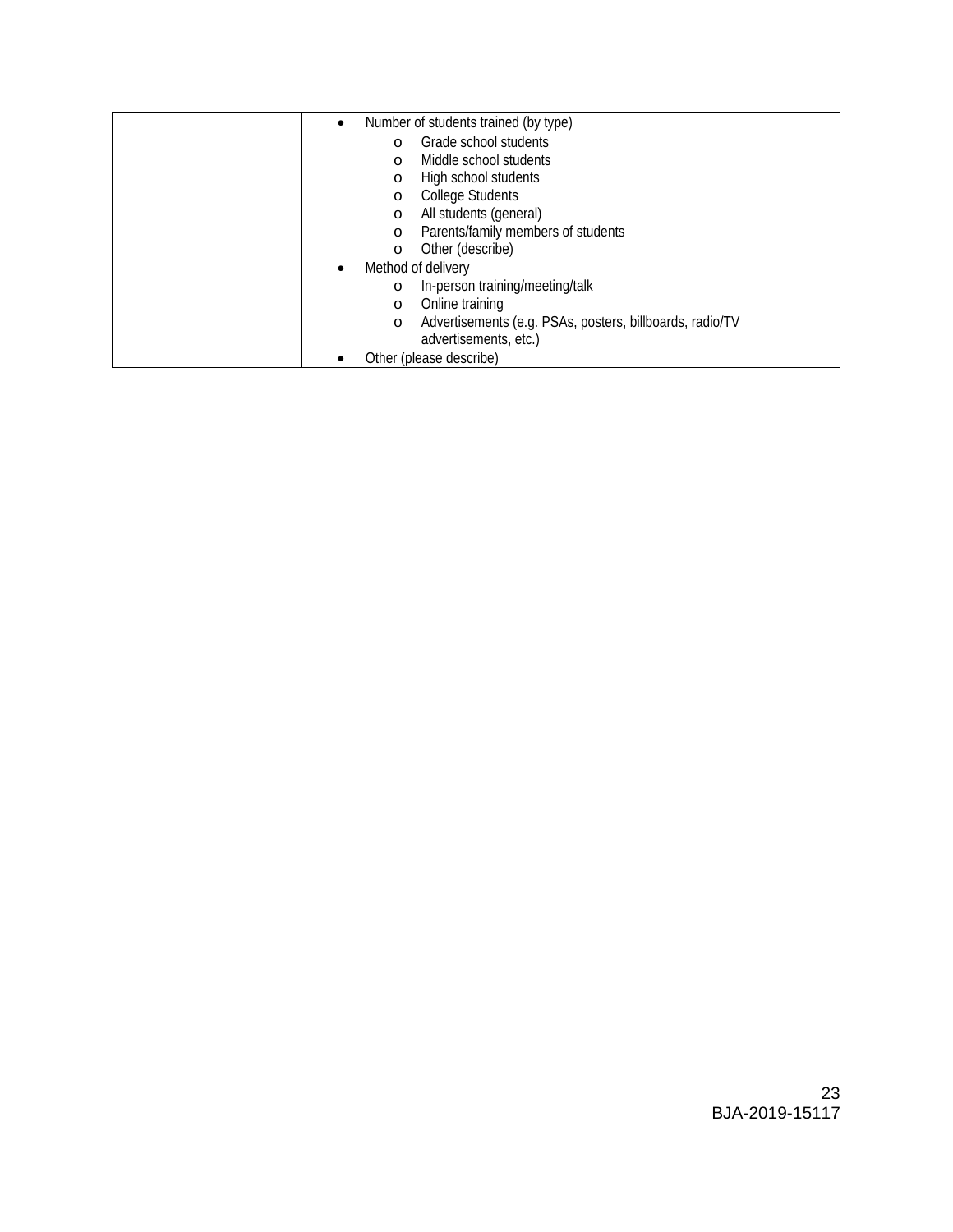## **Appendix B: Application Checklist** *BJA STOP School Violence Prevention and Mental Health Training Program*

<span id="page-23-0"></span>This application checklist has been created as an aid in developing an application.

#### **What an Applicant Should Do:**

| Prior to Registering in Grants.gov:                                                  |  |                                                |
|--------------------------------------------------------------------------------------|--|------------------------------------------------|
| Acquire a DUNS Number                                                                |  | (see the <b>OJP Grant Application Resource</b> |
| Guide)                                                                               |  |                                                |
| Acquire or renew registration with SAM                                               |  | (see the OJP Grant Application Resource        |
| <b>Guide</b>                                                                         |  |                                                |
| To Register with Grants.gov:                                                         |  |                                                |
| Acquire AOR and Grants.gov username/password (see the OJP Grant Application          |  |                                                |
| <b>Resource Guide)</b>                                                               |  |                                                |
| Acquire AOR confirmation from the E-Biz POC                                          |  | (see the OJP Grant Application                 |
| <b>Resource Guide)</b>                                                               |  |                                                |
| To Find Funding Opportunity:                                                         |  |                                                |
| Search for the Funding Opportunity on Grants.gov                                     |  | (see page 17)                                  |
| Select the correct Competition ID (see page 17)                                      |  |                                                |
| Access Funding Opportunity and Application Package (see the OJP Grant Application    |  |                                                |
| <b>Resource Guide)</b>                                                               |  |                                                |
| Sign up for Grants.gov email notifications (optional) (see the OJP Grant Application |  |                                                |
| <b>Resource Guide)</b>                                                               |  |                                                |
| Read <b>Important Notice: Applying for Grants in Grants.gov</b>                      |  |                                                |
| Read OJP policy and guidance on conference approval, planning, and reporting         |  |                                                |
| available at ojp.gov/financialguide/DOJ/PostawardRequirements/chapter3.10a.htm       |  |                                                |
|                                                                                      |  | (see the OJP Grant Application Resource        |
| Guide)                                                                               |  |                                                |
|                                                                                      |  |                                                |

*After Application Submission, Receive Grants.gov Email Notifications That:*

\_\_\_\_\_ (1) Application has been received

\_\_\_\_\_ (2) Application has either been successfully validated or rejected with errors (see the [OJP Grant Application Resource Guide\)](https://www.ojp.gov/funding/Apply/Resources/Grant-App-Resource-Guide.htm)

*If No Grants.gov Receipt, and Validation or Error Notifications are Received:* \_\_\_\_\_ Contact BJA regarding experiencing technical difficulties

(see page 2)

## **Overview of Post-Award Legal Requirements:**

Review the "Overview of Legal Requirements Generally Applicable to OJP Grants and [Cooperative Agreements](https://ojp.gov/funding/Explore/LegalOverview/index.htm) - FY 2018 Awards" in the OJP Funding Resource Center at [https://ojp.gov/funding/Explore/LegalOverview/index.htm.](https://ojp.gov/funding/Explore/LegalOverview/index.htm)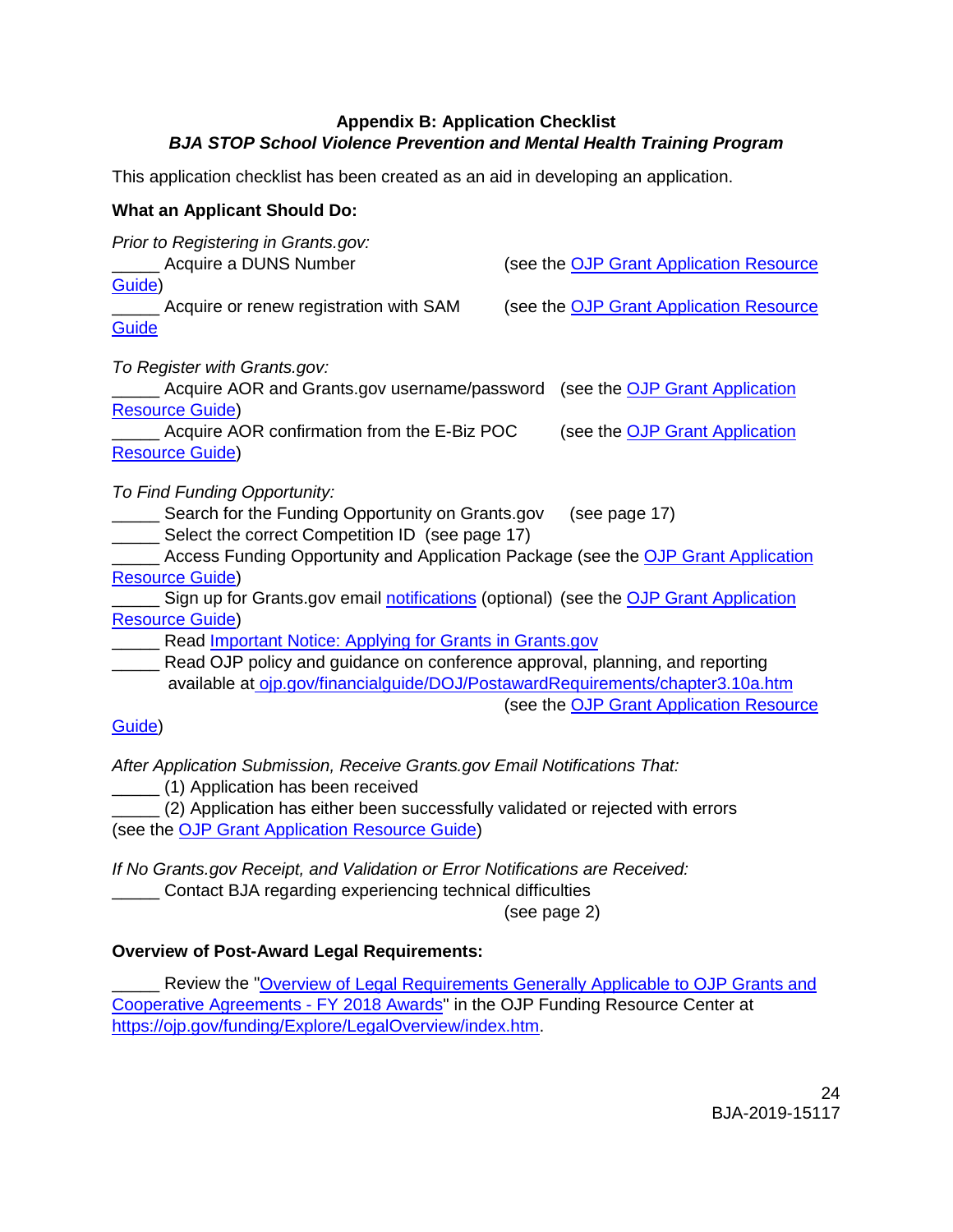#### **Scope Requirement:**

The federal amount requested is within the allowable limits:

- Category 1 up to \$1,000,000
- Category 2 up to \$500,000
- Category 3 up to \$500,000
- Category 4 up to \$250,000
- Category 5 up to \$150,000
- Category 6 up to \$100,000

#### **Eligibility Requirement:**

Applicants are limited to states, units of local government, and Indian tribal governments (as determined by the Secretary of the Interior).

#### **What an Application Should Include:**

The following items are critical application elements required to meet the basic minimum requirements. An application that OJP determines does not include the application elements designated to be critical will neither proceed to peer review nor receive further consideration.

| □ Project Abstract         | (see page 12)                                               |
|----------------------------|-------------------------------------------------------------|
| <b>D</b> Project Narrative | (see page 12)                                               |
|                            | Budget Detail Worksheet (including Narrative) (see page 12) |

| Application for Federal Assistance (SF-424)                        | (see page 11) |
|--------------------------------------------------------------------|---------------|
| Intergovernmental Review                                           | (see page 11) |
| <b>Project Abstract</b>                                            | (see page 12) |
| <b>Program Narrative</b>                                           | (see page 12) |
| Budget Detail Worksheet (including Narrative)                      | (see page 14) |
| Indirect Cost Rate Agreement (if applicable)                       | (see page 14) |
| Tribal Authorizing Resolution (if applicable)                      | (see page 14) |
| Financial Management and System of Internal Controls Questionnaire | (see page 15) |
| Disclosure of Lobbying Activities (SF-LLL)                         | (see page 15) |
| Applicant Disclosure of Pending Applications                       | (see page 15) |